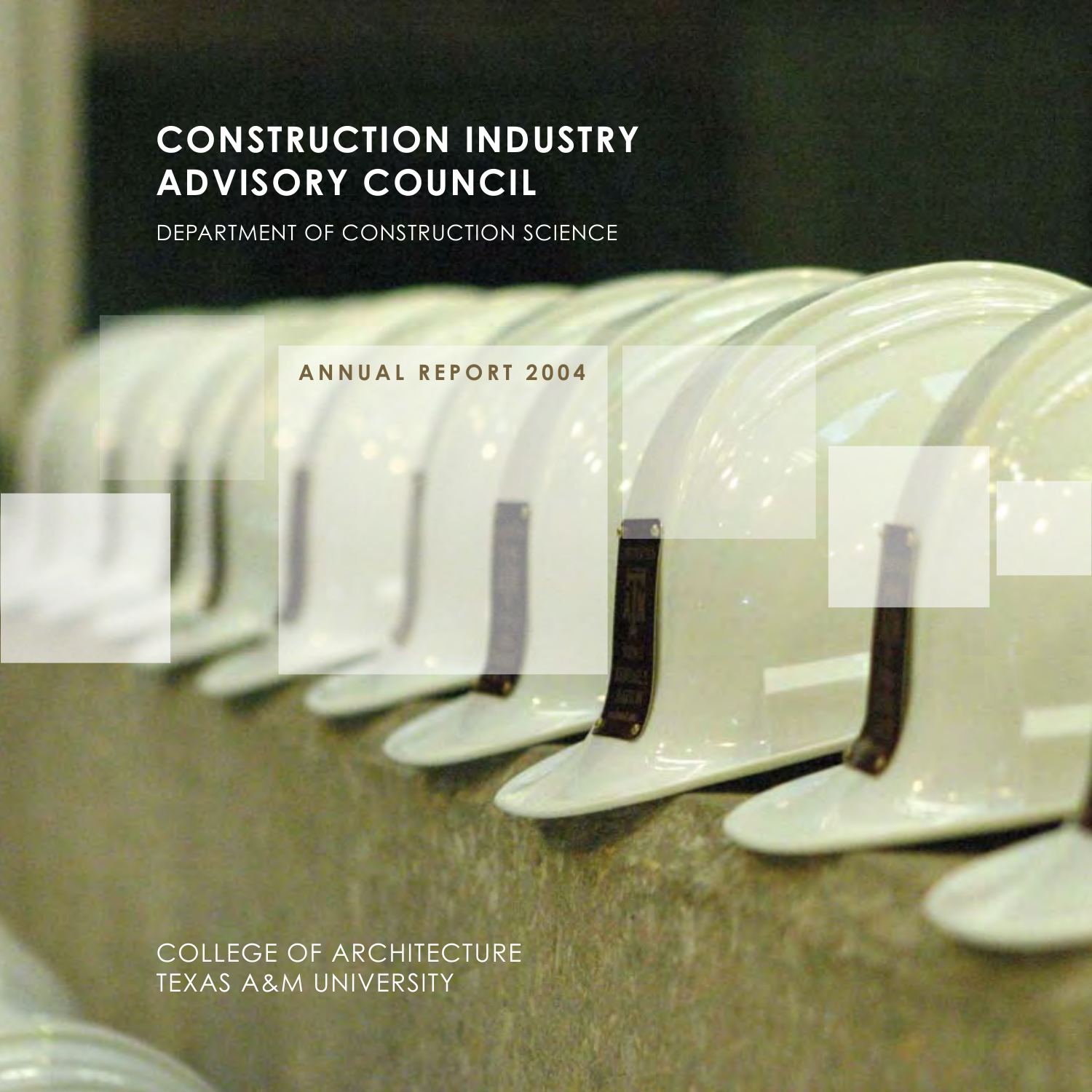# **TABLE OF CONTENTS**

Letter From The President Who We Are **Governance** How To Join Annual Report 10 and 10 annual 10 annual 10 annual 10 annual 10 annual 10 annual 10 annual 10 annual 10 annual Budget/Development 10 and 10 Funding 10 and 10 and 10 and 10 and 10 and 10 and 10 and 10 and 10 and 10 and 10 and 10 and 10 and 10 and 10 and 10 and 10 and 10 and 10 and 10 and 10 and 10 and 10 and 10 and 10 and 10 and 10 and 10 and 10 and 10 and 10 a Curriculum 12 Student Placement 13 2004 Accomplishments 14 Looking Forward 15 Attachment A – Membership Listings 16 Attachment B – Hiring Data 27 Attachment C – Budget 28

- 2 3 8
- 

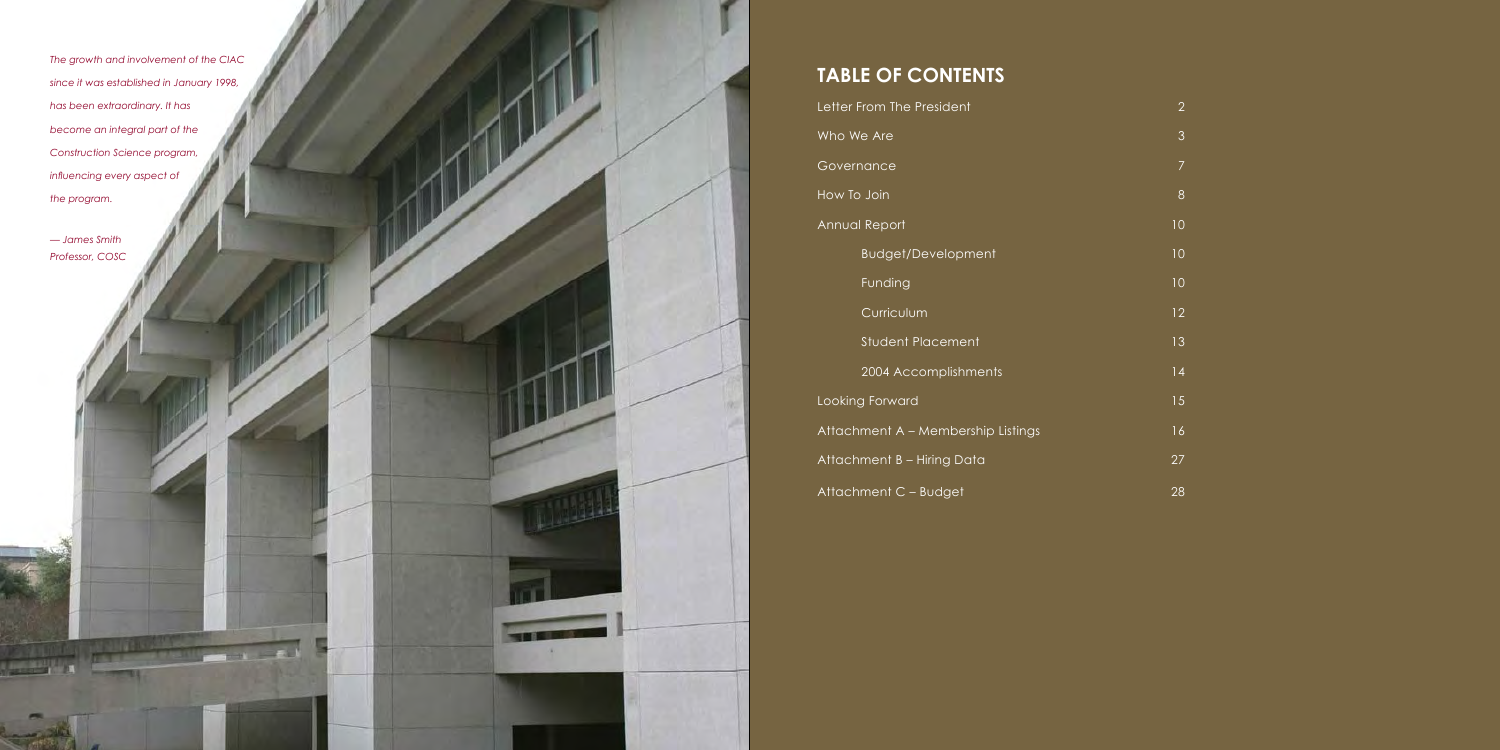The Department of Construction Science 2. Advance and support the highest at Texas A&M University has always enjoyed excellent support from dedicated professionals in the construction industry. The Professional Advisory and Development Board historically governed cooperation between the construction industry and Texas A&M University's Department 3. Provide liaison between the construcof Construction Science.

Throughout the years the board facilitated dialogue and coordination between industry and academia. In 1997, efforts began to revitalize the council by merging the needs and expectations of industry with the academic training and expertise provided by the construction science department at Texas A&M University. On January 1, 1998, the Construction Industry Advisory Council (CIAC) emerged. This partnership is dedicated to advancing the quality of the construction industry. CIAC's objectives, as set forth in its bylaws, are to:

1. Promote and improve the construction profession by education and development of construction knowledge.

quality faculty, educational facilities, and undergraduate and graduate programs for the students enrolled in the Department of Construction Science.

tion industry and the Department of Construction Science.

4. Develop and implement innovative programs, which will benefit the Department of Construction Science and the construction industry.

5. Offer, advise and counsel through the active participation of the construction industry, and provide vision for the Department of Construction Science.

# **CONSTRUCTION INDUSTRY ADVISORY COUNCIL AT TEXAS A&M UNIVERSITY**



Dear Colleagues:

As you review the pages of this report, you can see that 2004 was another successful year for the Construction Industry Advisory Council. From scholarships to student enrichment, the dollars provided by industry members do so much to increase the quality of the experience our future constructors enjoy during their years at Texas A&M University. Our goals for 2005 include increased membership and a continuation of the traditions provided by our semi-annual meetings.

The construction industry has many more Aggies that would benefit from being involved with the CIAC, and CIAC would benefit from their participation. I encourage you to bring a friend to our next meeting and share the excitement of getting back to campus, giving your input, and visiting with the faculty, students, and other involved industry professionals.

On behalf of everyone in the CIAC, I want to thank you for your participation and support.

— Stan Marek '69, President, Construction Industry Advisory Council

# *INTEGRITY INTEGRITY*

*A&M's Department of Construction Science has the largest and most active industry advisory council in all of construction higher education with approximately 65-75 companies that offer counsel and provide funds for faculty development, research, student enrichment, and other fundraising initiatives.*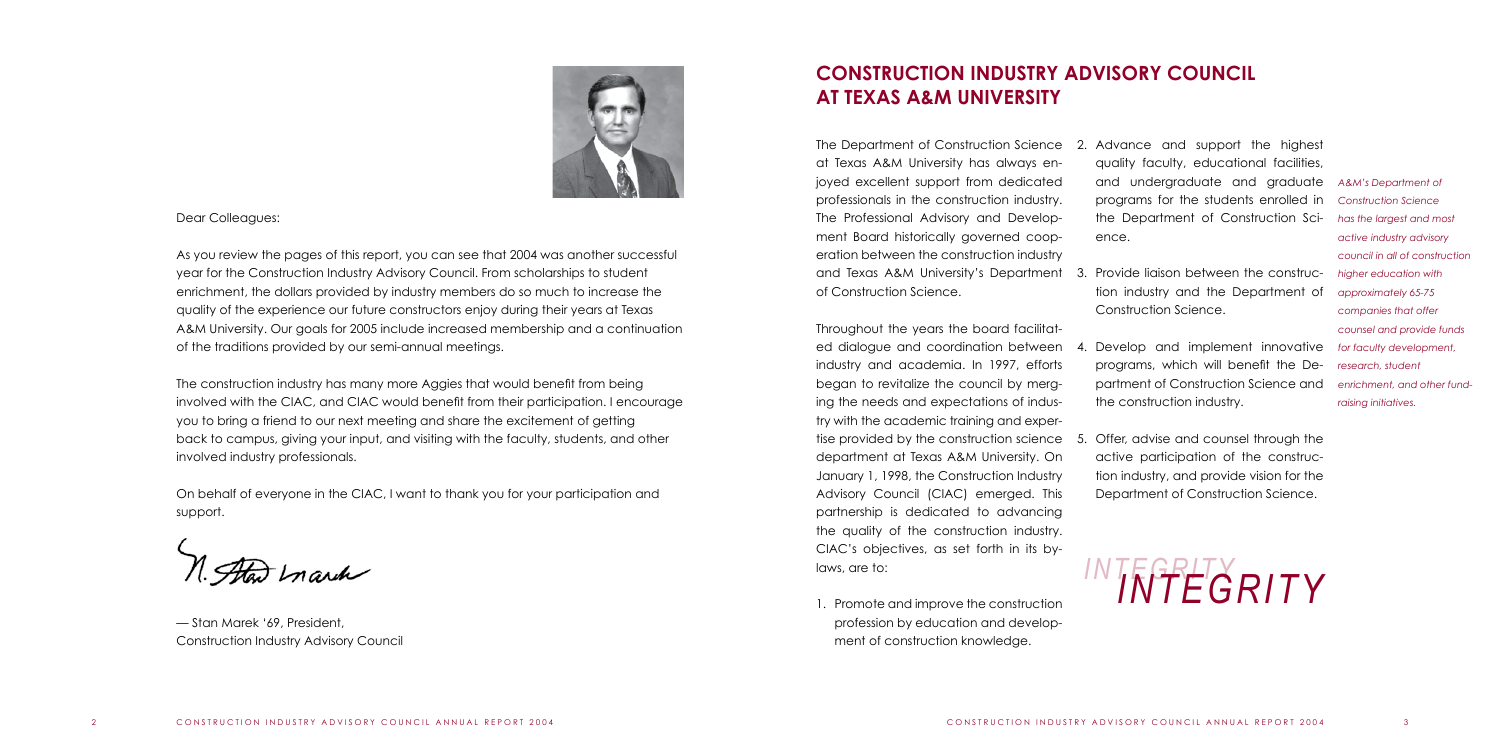Many of the functions of the CIAC involve faculty and student interactions. Bi-annual meetings are held each year — one in April and one in November — where industry representatives meet on the Texas A&M University campus to discuss issues affecting both industry and academia. Sessions are held with faculty representatives to identify and respond to industry needs and expectations. Construction Science faculty report on research and new technologies being developed at Texas A&M, and industry participants help define and guide the role academia plays in testing and refining those theories, so that they can be implemented in practice.

Industry also plays a role in molding the department's curriculum so that A&M students are better educated and equipped to begin their careers in full force upon graduating. This teamwork makes for a better product, and a better construction industry overall.

ence department's bi-annual career fairs are reserved for CIAC members only. This provides an exclusive opportunity to recruit the construction science program's top students. The frequent interactions between CIAC members and the student body ensure that industry is well-served with the brightest and best graduates.

A strong relationship and effective communication between current and future industry participants is an important component of the overall goal to improve and foster a professional industry image through future generations. With that in mind, one of the highlights of the CIAC meetings has become the focus group sessions in which students and industry representatives are given the opportunity to interact. In these sessions, the students are able to speak candidly with industry representatives about their academic and industry-related experiences identifying what they believe has been beneficial, and what could be done better to enhance their educational opportunities.

The CIAC also strongly supports the construction science student body with counsel, financial support in the form of scholarships, and employment opportunities. The first session of the construction sci-

> Providing high-quality educational programs for industry members and students is an integral component of CIAC's mission. As part this ongoing initiative, from time to time, CIAC and the department host events which highlight challenges and seek solutions to problems confronting today's construction industry. In the recent past, two such events, a diversity *Interim Department Head* conference and an ethics seminar, were held at Texas A&M.

The diversity conference, "Building Excellence Through Diversity: Partnering with the Construction Industry," sought solutions for increasing the enrollment of traditionally under-represented minorities in Texas A&M's construction science programs. The event, which drew over 500 participants, was moderated by Bill Guillory, president and CEO of Innovations Consulting International, Inc. and one of the foremost authorities on professionial ethics. At the conference, panels featuring both student and industry leaders

*The students and faculty of our construction science department have always enjoyed the support of the construction industry. Industry involvement was re-vitalized and taken to new levels with the creation of the CIAC. — James Craig*



*There are few contractors in Texas that do not have Aggie Constructors in responsible management positions. Approximately 95 percent of the students enrolled in the construction science program at Texas A&M University are from Texas, and most stay in the state to work for Texas contractors or for the Texas divisions of national and international contractors.*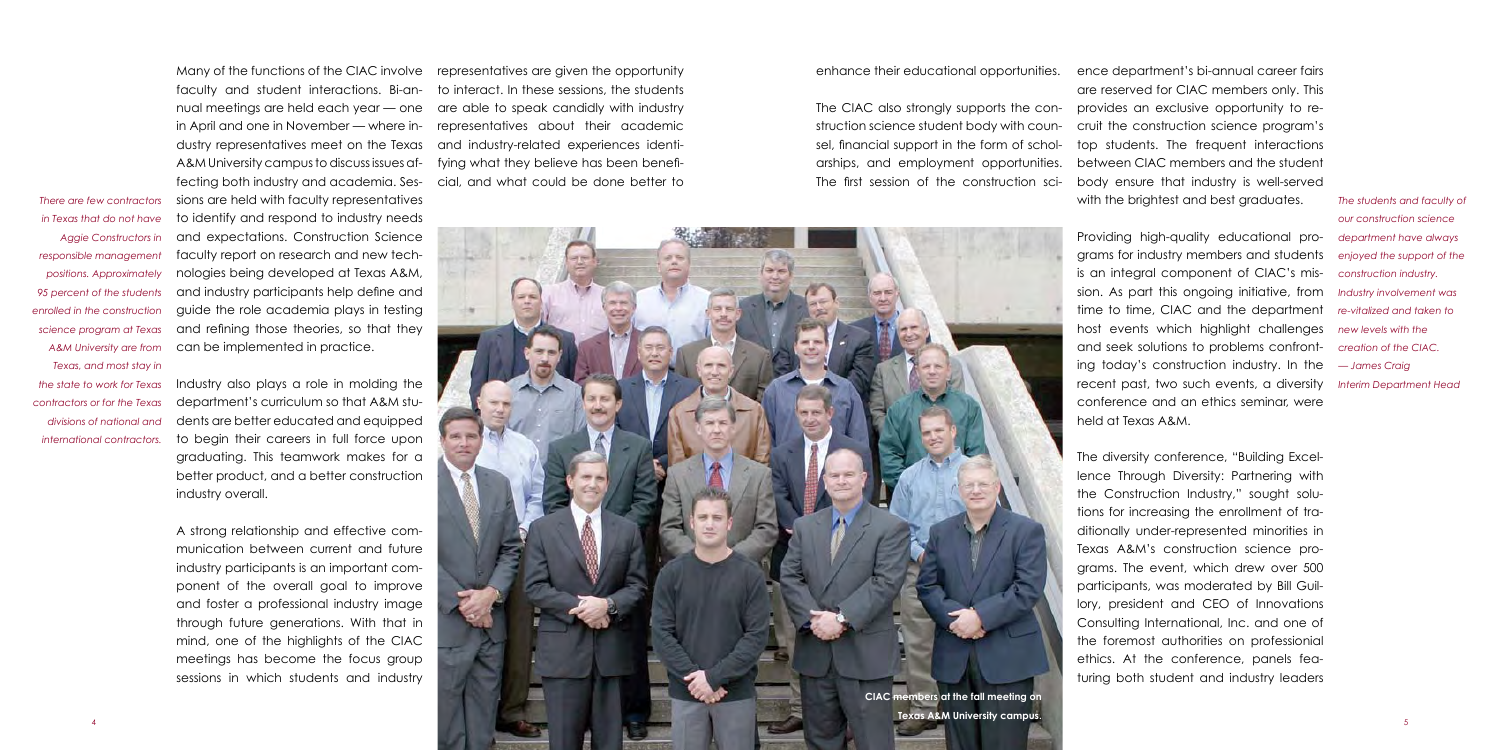enhancing student diversity and overcoming barriers to enrollment for these target populations. The ethics seminar, attended by about 500 students, faculty and industry representatives, was held in Rudder auditorium and was facilitated by Professor Jimmy Gill of LSU.

examined a variety of issues related to students to become leaders in both their personal and professional endeavors.

Through programs of this kind the CIAC encourages its members, the faculty, and

Additionally, the CIAC helps fund the department's regular graduation banquets, where graduates and their families are honored after graduation ceremonies at Reed Arena. In addition to the honors presentations, each graduates receives a personalized Aggie hard hat commemorating their time at Texas A&M University.

The CIAC is governed by by-laws listed in detail on the construction science department's Web site at http://archnt2. tamu.edu/cosc/CIAC/ind\_CIAC.html. The council conducts some of its affairs and business through standing subcommittees appointed by and from members of its executive committee. The following standing subcommittees are appointed every two years:

- 1. **Research and Studies:** Research and studies to advance quality and industry innovation are among CIAC's objectives. The council sets goals in this area with the input of research faculty members, who are funded by and report to the CIAC on an annual basis. This subcommittee sets priorities for spending CIAC funds and selects faculty proposals for funding.
- 2. **Budget:** This subcommittee prepares the proposed annual budget for consideration by the executive committee and monitors expenditure of funds from the CIAC account to ensure that expenditures are in accordance with approved budgets.

3. **Membership:** This subcommittee promotes and solicits CIAC membership and manages the council's awards program which provides recognition for students, faculty and individual and corporate members.

4. **Curriculum:** This subcommittee provides continuous review of the depart-*Industry Advisory Council*  ment's undergraduate and graduate curriculum and helps foster changes where needed to promote constant improvement.

5. **Development:** This subcommittee supports and promotes the fund-raising activities of the construction science department.

# **GOVERNANCE**



# *ETHICSETHICS*



*The Construction maintains four standing subcommittees: research and studies, budget, membership, and curriculum development.*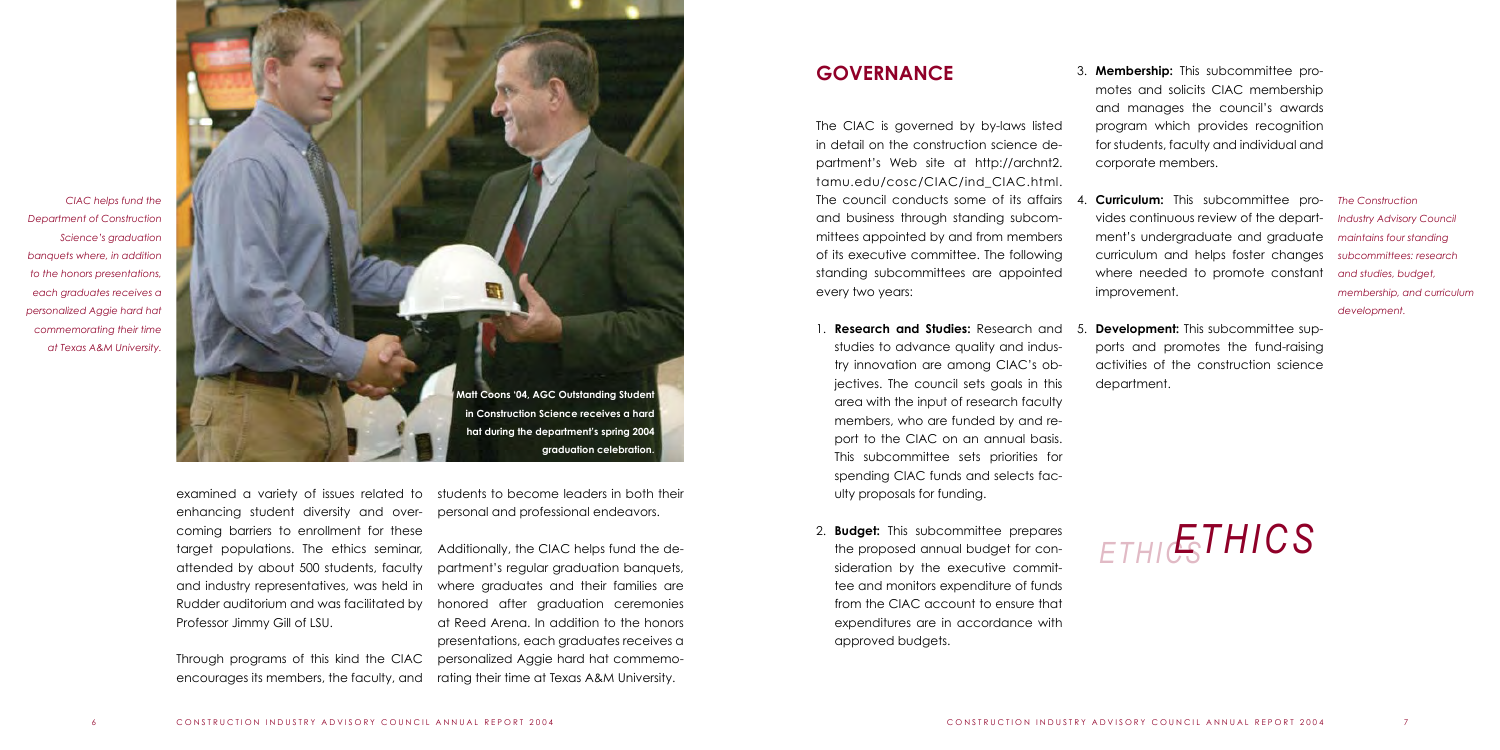The CIAC by-laws provide four categories of membership: corporate, emeritus, association, and individual.

**Corporate members**, or **Partner Corporations**, are industry sponsors who agree to pay annual dues and may appoint a company representative to sit on the executive committee, the CIAC's governing body. Additionally, any corporation that participates in the "PARTNERS FOR THE FU-TURE," as detailed in Article III of the bylaws, is entitled to designate a representative of the corporation to participate in the council's activities and to serve on the executive committee. Dues for partner corporations are \$2000 per year.

A current list of Corporate/Partner members and their contact information can be found, beginning on page 17 of this publication, in "Attachment A."

**Emeritus members** are a special category of membership that was approved by the executive committee to recognize very experienced individuals. These are members who have made extraordinary contributions to the construction industry, but who are retired from active participation in a corporation, and whose expertise

**HOW TO JOIN CIAC** and participation makes a valuable con- **Individuals** seeking CIAC membership must submit an application form — which may be downloaded from http://archweb.tamu.edu/cosc/industry\_frame.html — and the appropriate membership fee:

and participation makes a valuable contribution to the CIAC. Emeritus membership is subject to approval by the executive committee and these members are invited and encouraged to participate in all council activities. Emeritus members do not pay dues, and are non-voting members of the executive committee. Emeritus members are also listed in "Attachment A" on page 16.

**Association members** are representatives of professional industry organizations (AGC, ABC, NAHB, etc.) who advise the CIAC and the construction science program on current issues of importance to the construction industry. This membership category was added to the by-laws at the spring 1999 meeting. Association members, in deference to the other significant association contributions to the construction science program, are not required to pay dues, but may vote on executive committee issues. "Attachment A" on page 16 lists associate members.

**Individual members** are construction industry representatives who choose to support the construction science program at Texas A&M University. Many are graduates of the program who elect to provide continuous support to the program through gifts of time and/or dollars.

| Annual Membership    | \$50.  |
|----------------------|--------|
| Five-year Membership | \$200. |
| Lifetime Membership  | \$500. |

For additional membership information, or to join the CIAC, contact Bobbie Smith at the Texas A&M Department of Construction Science — phone: 979.845.1017, or by mail at:

Department of Construction Science 3137 TAMU College Station, TX 77843-3137

Information is also available online at http://archweb.tamu.edu/cosc/industry\_ frame.html.

**Stan Marek presents Fred Raley with the CIAC Constructor Hall of Fame Award during the annual awards banquet.**







**SPAW GLASS** 



*For CIAC membership information contact Bobbie Smith at 979.845.1017 or write: Department of Construction Science 3137 TAMU College Station, TX 77843-3137*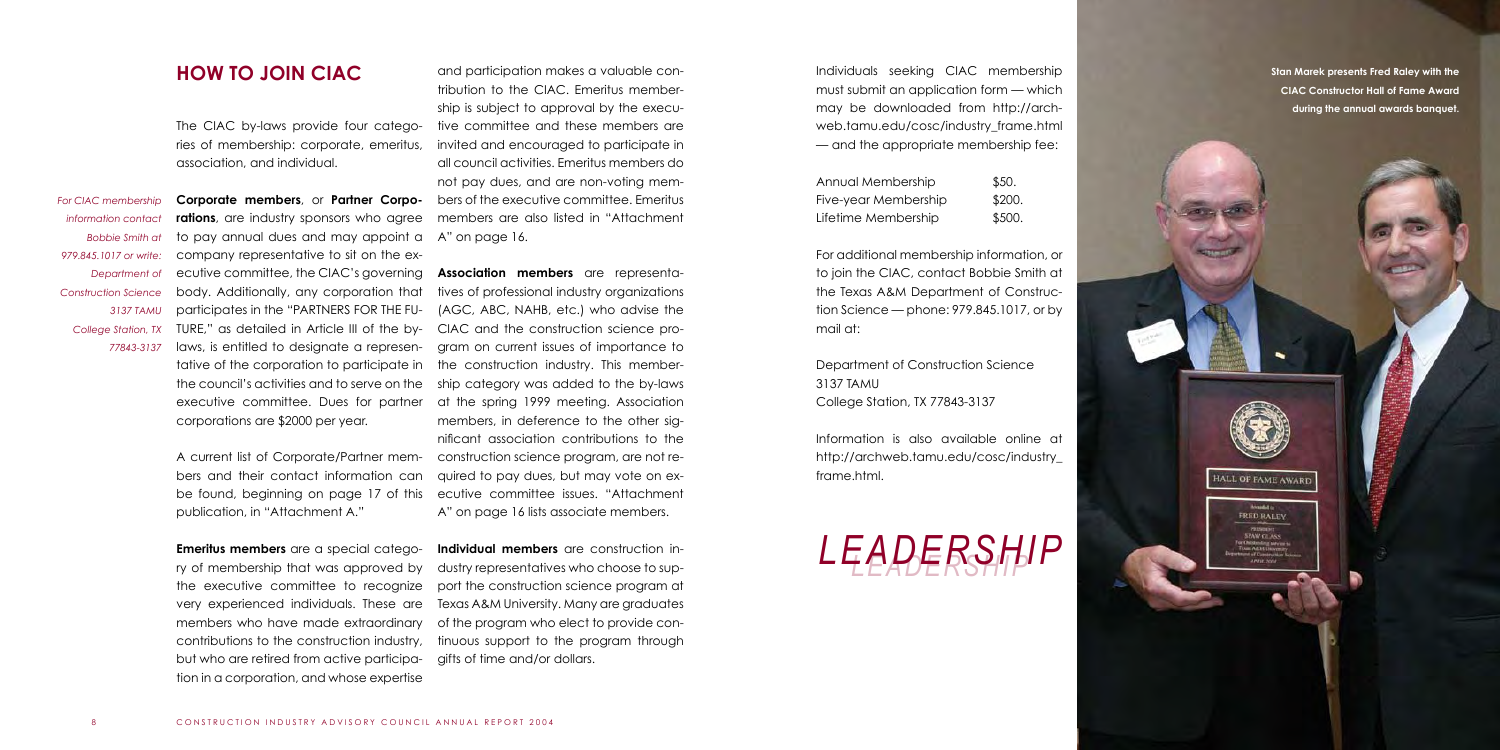### **I. BUDGET/DEVELOPMENT**

An annual budget is approved each year at the fall meeting. A summary of budget activity for 2004 can be found in "Attachment C" on page 28.

### **II. FUNDING**

The CIAC by-laws provide that CIACgenerated funds be used for (1) student enrichment, (2) scholarships, (3) research and summer studies and (4) faculty development.

### 1. Student Enrichment

- **n** Associated Builders and Contractors (ABC)
- Construction Management Association (CMA)
- $\blacksquare$  Design Build Institute of America (DBIA)
- Society of Women in Construction (SWIC)
- National Association of Home Builders (NAHB)
- Associated General Contractors (AGC)
- Mechanical & Electrical Contractors Association (MECA)

The CIAC funds support the student chapters of professional associations, student field trips to construction sites and student competition teams. This past year each of the following student organizations received \$1000.00 from the council:

## 2. Scholarships

**ANNUAL REPORT IDED IN 2004 THE Society of Women in In 2004 The CIAC autho**rized matching funds in the amount of \$80,000 to create endowed scholarships. As a result of this program, originally four new endowed scholarships were created for 2004. Donors matched the CIAC funds on a threefor-two basis to generate endowed scholarships with a corpus of \$100,000. In 2005, the total number of endowed scholarships will reach 42. The growth in endowed scholarships will assure that funds will be available in perpetuity. Figure 1 shows the pledged value of these endowed scholarships.

Scholarships are an important component of higher education that allow students to more fully participate in the academic process. Many good students are able to continue their studies due to the generosity of industry supporters, and their gratitude extends beyond graduation. Many of the current industry scholarship contributors were recipients of scholarship monies while students in the construction science department. In the 2004 school year, 128 students received scholarship awards totaling \$162,375. CIAC funds accounted for \$10,500 of this total.

The support of all industry donors contributes to the continued growth of the Texas A&M construction science program and provides much needed funds to its students. Figure 2 depicts the phenomenal overall success of the scholarship program since the inception of the CIAC.



\$1,800,000 \$1,600,000 \$1,400,000 \$1,200,000 \$1,000,000 \$800,000 \$600,000 \$400,000 \$200,000 FIGURE 1

\$100,000 \$90,000 \$80,000 \$70,000 \$60,000 \$50,000 \$40,000 \$30,000 \$20,000 \$10,000

10 CONSTRUCTION INDUSTRY ADVISORY COUNCIL ANNUAL REPORT 2004 CONSTRUCTION INDUSTRY ADVISORY COUNCIL ANNUAL REPORT 2004 11



## **ENDOWED SCHOLARSHIPS PLEDGED AMOUNT**

#### **SCHOLARSHIPS**

FIGURE 2

*EDUCATION EDUCATION*

*In the 2004 school year, 128 students received scholarship awards totaling \$162,375. CIAC funds accounted for \$10,500 of* 

*this total.*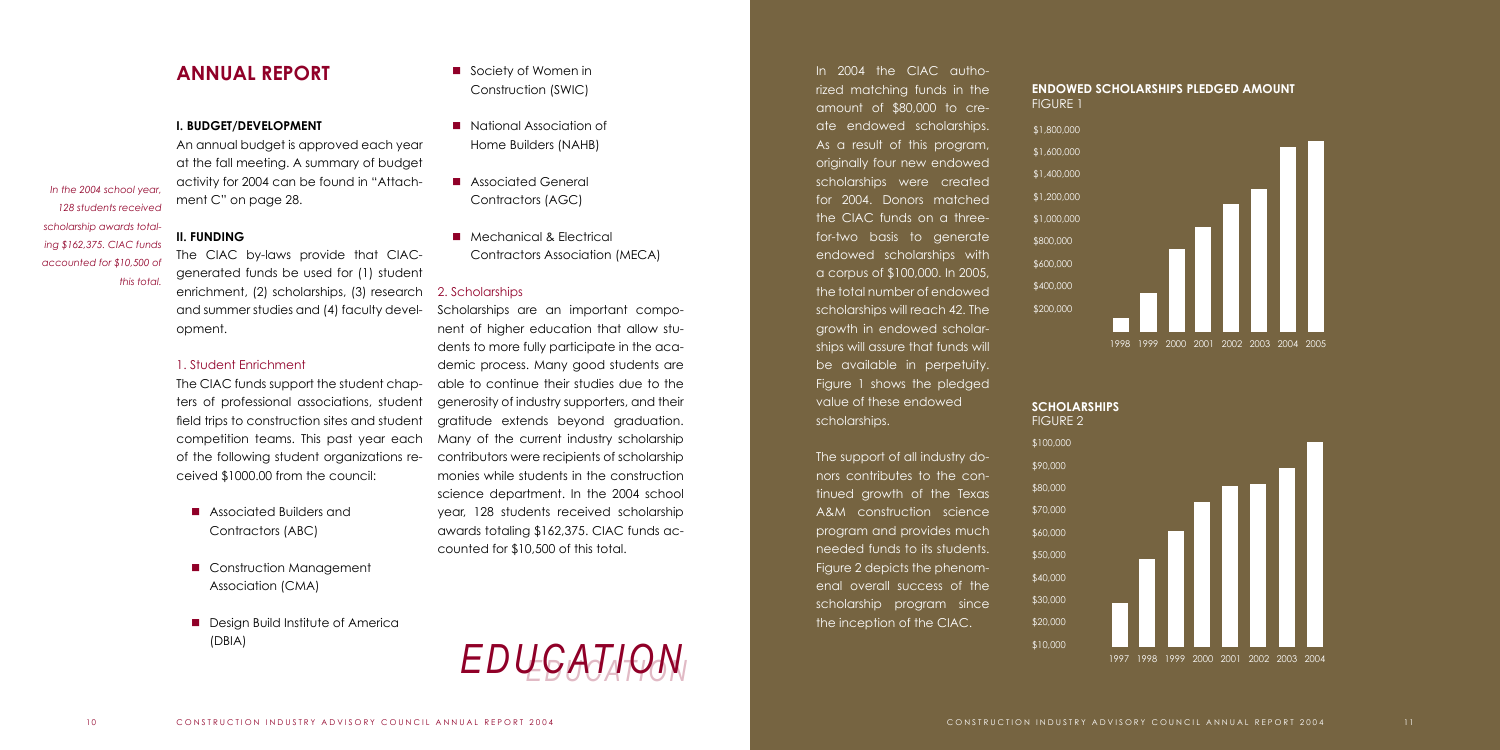## 3. Research and Studies

As faculty coordinator for the Research Subcommittee, Charles Graham, the Mitchell Endowed Professor of Construction Science, assisted the CIAC Board in allocating \$30,000 for research in 2004-05. At the spring board meeting, \$15,000 was approved for a project by Julian Kang, assistant professor of Construction Science, and graduate student Narendra Nigudkar entitled "Effectiveness of 4D construction modeling in minimizing time-space conflicts in construction planning." The committee reviewed the research progress and Kang and Nigudkar demonstrated

their visualization and preliminary findings

from their ongoing research.

To utilize the remaining balance of \$15,000, an additional request for research proposals was issued in summer 2004. Four proposals were received in August for the subcommittee's evaluation. The subcommittee voted on the proposals via e-mail and facsimile communications and two projects were selected for funding.

Richard Burt, assistant professor of construction science, received funding for a graduate student, Bentley Scott, to attend the U.S. Green Building Council's Green Building Conference in Portland, Ore. While in Oregon Bently investigated project managers' opinions of the Lead-

ership in Energy and Environmental Design Green Building Program. "With the results of Bentley's research," Burt said, "Ken Williamson, associate professor of construction science, and I have submitted a paper which will be presented this April at the Associated Schools of Construction 41<sup>st</sup> Annual Conference in Cincinnati, Ohio."

Additionally, Neil Eldin, associate professor of construction science and Tao Wang were awarded \$13,000 to conduct their study entitled "Construction Automation: Visualization and Validation of a Drywall Robot." Eldin and Wang gave the subcommittee a demonstration of the drywall robot's movements and capabilities.

The board has budgeted \$10,000 (two projects at \$5,000.00 each) for faculty research in 2005-06. Requests for proposals were issued in January.

#### 4. Faculty Development

In November 2004, with the help of CIAC funds, the construction science faculty gathered for a department "retreat" to plan for future growth and facilitate structured movement of the department in a positive direction.

## **III. CURRICULUM**

The Curriculum Subcommittee's focus for

the past year was two-dimensional, explained subcommittee coordinator Leslie Feigenbaum, senior lecturer in the Department of Construction Science. Regarding classes taught within the department, the internal dimension was somewhat constrained by preparations in progress for an upcoming accreditation self study. The major curriculum issue addressed last year was improving the content and methodology for the department's surveying instruction. There was a keen interest in moving this requirement to a "mini-mester," taught between semesters by industry professionals in an all-day camp setting. Evaluation of this idea continues.

Early in the year, discussion focused on the need for continuing education for industry professionals who are transitioning into company management. The CIAC provided funds to survey the current availabilty of such courses. The results were presented at the fall meeting and the curriculum subcommittee has begun putting together a multi-year certificate program. The subcommittee is actively seeking input for topics and presenters.

#### **IV. STUDENT PLACEMENT**

Student placement activities center on the department's bi-annual career fairs. Each career fair brings approximately 80 companies to the College of Architec-





ture at Texas A&M University and the first two-day session of each career fair is reserved exclusively for CIAC members. The income from the second session, which is open to all companies regardless of affiliation, has historically offset expenditures for both sessions, so career fair typically has no cost to the CIAC members. Career fairs provide opportunities for companies to interview and interact with students. A dinner, hosted by the department, allows a more casual atmosphere to network before the formal interviews on the second day of the session.

Companies interested in participating in future career fairs should contact Leslie Feigenbaum at 979-845-1017 to reserve a spot.

Graduation exit surveys indicate that virtually all graduates from Texas A&M's construction science program have a job waiting for them. Many students have multiple job offers and companies have reported that they made two to four offers for every one accepted. Hiring data for the year can be found on page 27.



## *Richard Burt*

*assistant professor, Department of Construction Science* *My graduate students and I appreciate the funds that CIAC gave allowing us to pursue our research in the area of construction automation. — Neil Eldin associate professor, Department of Construction Science*

*RESEARCH RESEARCH*

*Julian Kang*

*assistant professor, Department of Construction Science*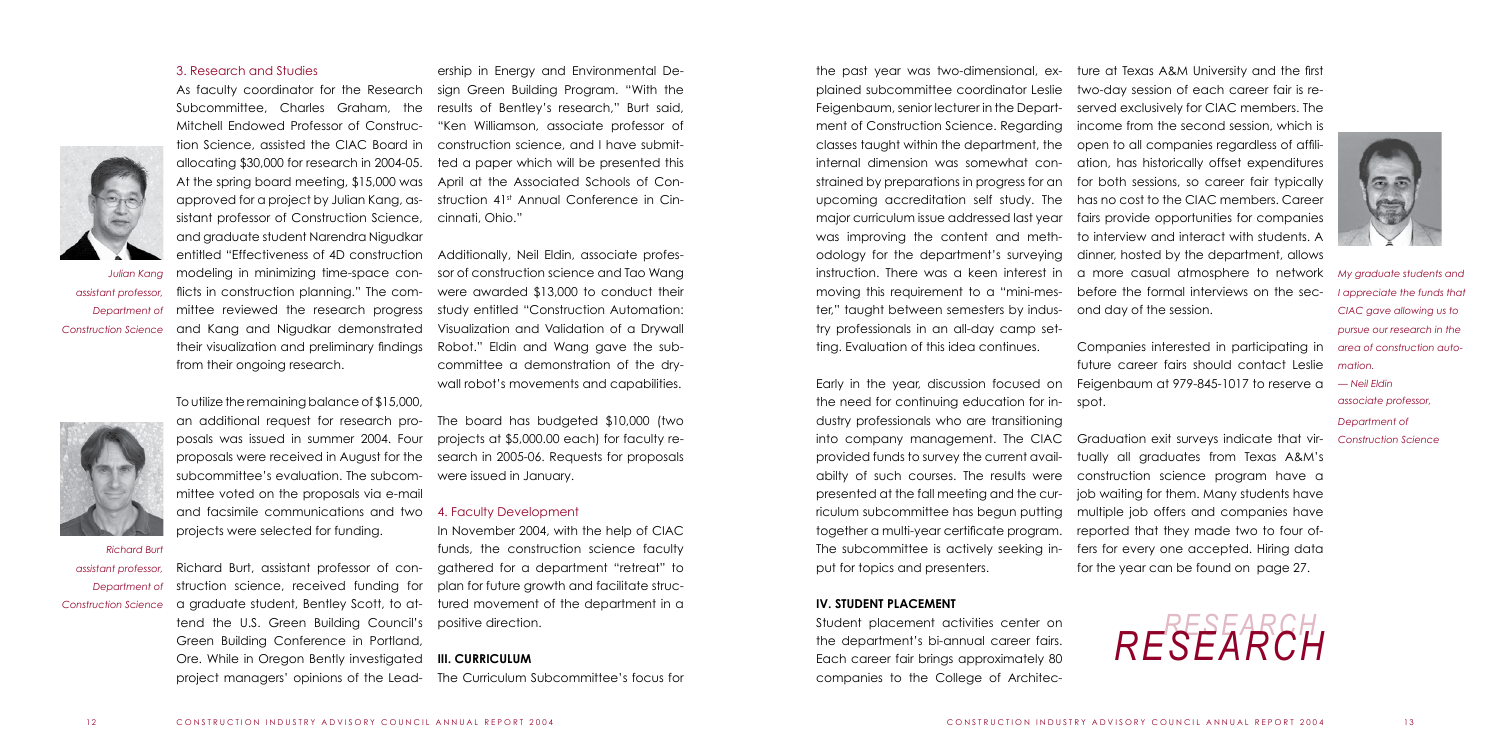#### **V. 2004 ACCOMPLISHMENTS**

The department's annual awards banquet was held at the Hilton Hotel in April. Approximately 35 CIAC companies sponsored tables and over 500 students, faculty, industry representatives, and guests attended. The CIAC Constructor Hall of Fame Award was presented to Fred Raley, president of SpawGlass. Other awards and scholarship donors and recipients were recognized, but perhaps the biggest event of the evening was the announcement of a new endowed pro-

fessorship honoring Jim Smith, outgoing head of the Department of Construction Science. When fully funded, the professorship will support teaching, research and service initiatives of the appointed faculty member. The evening's keynote speaker, Fightin' Texas Aggie Head Football Coach Dennis Franchione, talked about teamwork and leadership qualities. The evening culminated with a casino night and live band in the ballroom.

The department's Spring 2005 Awards Banquet will be held April 14, 2005 at the College Station Hilton. "Save the date" cards were recently mailed and a formal invitation will soon follow. Once again, a live band is booked for the event, which offers a great opportunity to meet other industry participants, faculty, and students in the construction science program.

#### Membership Subcommittee:

Faculty moderator for the Membership Subcommittee was John Nichols, assistant professor of construction science, and industry coordinators included James Boyd, SpawGlass project executive, and Heidi L. Boucher-Roberts, project manager with Tellepsen. The subcommittee is currently exploring strategies for a CIAC membership drive and plans to provide suggestions at the spring CIAC meeting.

## Residential Subcommittee:

□ CIAC Executive Board Meeting April 14-15 at Texas A&M University

**B** Spring 2005 Awards Banquet April 14, 2005 at College Station Hilton

This fall another subcommittee met with students who have a particular interest in the residential side of the construction industry. The faculty moderator for the group was Joe Horlen, assistant professor of construction science. The committee co-chairs for the coming year will be Chad Schramme, vice president of customer relations for Pulte Homes and Chris Broussard, a project manager with Hanover Company.

The subcommittee heard from a number of the officers of the National Association of Home Builders Student Chapter, which has 125 members. In early January, 31 students competed at the International Builders Show in Orlando, Fla.

## **LOOKING FORWARD** Upcoming Events:

The spring CIAC Executive Board Meeting will be held on the Texas A&M University campus April 14 & 15, 2005. Members will receive further information regarding the meeting in early spring. Non-members should contact the Department of Construction Science at Texas A&M University for information on joining. Membership information is available on page 8.

The accomplishments detailed above represent a vital contribution to the construction science program at Texas A&M University's College of Architecture. The challenge is fostering continuous program improvements that accommodate the rampant change endemic to the global society. With industry help, the past years have been overwhelmingly successful and great strides have been made towards accomplishing and maintaining the goals set forth by the council. The Department of Construction Science thanks the CIAC and looks forward to collaborating with the council for continued success.



*Jim Smith*

*Professor, Department of Construction Science*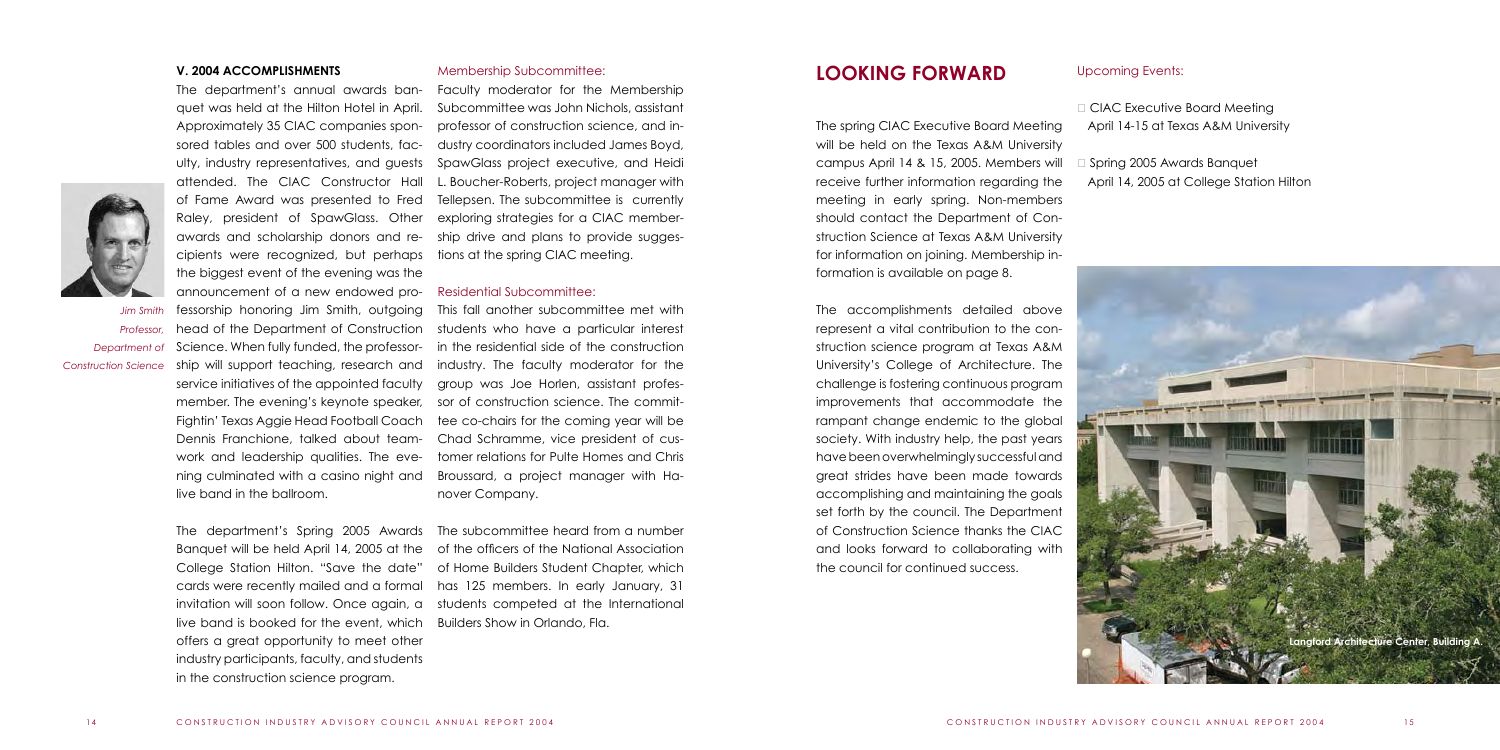Greater Houston Chapter - ABC Russell Hamley '76 Executive Director 3910 Kirby Drive, Ste. 131 Houston, TX 77098 (713) 523-6222 Fax (713) 874-0747 russell@ABCHOUSTON.org QUOIN - Chpt of AGC Raleigh Roussell President/CEO 1111 Stemmons Fwy. Dallas, TX 75229 (972) 647-0697 Fax (972) 247-1930 raleigh@quoin.org Houston Chapter AGC Jerry Nevlud Executive Director 3825 Dacoma Street Houston, TX 77092 (713) 843-3700 Fax (713) 843-3777

North Texas Chapter ABC Randy Humphrey Chairman of Board of Directors 8440 Esters Blvd., Ste. 120 Irving, TX 75063 (972) 580-9102 Fax (972) 580-9020 RandyH@Hump.com

## **ATTACHMENT A – MEMBERSHIP LISTINGS**

Jones '61, Don 4300 Hwy 290 E. Brenham, TX 77833-6909 Ph: (979) 836-6190 texianranch@txcyber.com

Marsh, Jim 607 West Fox Caldwell, TX 77836 Ph: (979) 567-4388

Morris '52, Jack 3425 Marquette Dallas, TX 75225 Ph: (214) 739-2148 Jlmsr52@aol.com

Turner, Jack National Academy of Construction, Past President 6125 Doe Run Lane Brenham, TX 77833-6909 Ph: (979) 830-1427 Fax: (979) 830-8390 Jett@industryinet.com

ustin Commercial Brad Brown D. Box 2879 Dallas, TX 75221-2879 4-443-5700 x 214-443-5670 bbrown@austinind.com

Bechtel Corporation even Scribe nief Construction Engineer 3000 Post Oak Blvd. MS-14  $m.$  TX 77056 3-235-3657 x 713-235-1699 cribe@bechtel.com

ck Group bert Hodges '87 Project Mgr. 07 Ross Avenue, Ste. 500 Dallas, TX 75201 214-303-6200 Fax 214-303-6300 roberthodges@beckgroup.com

| 3D/International<br>Jim Avant<br>1900 West Loop S., Ste. 400<br>Houston, TX 77027-3292<br>713-871-7047<br>Fax 713-871-7171<br>avant@3di.com                                                  | C.F<br>Eas<br>Pro<br>215<br>Co<br>979<br>Fa><br>efc  |
|----------------------------------------------------------------------------------------------------------------------------------------------------------------------------------------------|------------------------------------------------------|
| Alpha Building Corp.<br>Kathleen Acock<br>President<br>24850 Blanco Road<br>San Antonio, TX 78258<br>210-491-9925<br>Fax 210-491-9717<br>kacock@alphabuilding.com                            | АC<br>Joł<br>Tec<br>282<br>For<br>817<br>jsw         |
| <b>Austin Commercial</b><br><b>Jack Archer</b><br>Senior Project Manager<br>1501 S. Mopac Expwy., Ste. 210<br>Austin, TX 78746<br>512-306-9880<br>Fax 512-306-1180<br>jarcher@austin-ind.com | Alp<br>Ric<br>Vic<br>248<br>Sar<br>210<br>Fax<br>rbc |
| Bartlett Cocke, L.P.<br>Jerry Hoog '82<br>Project Manager<br>8706 Lockway<br>San Antonio, TX 78217<br>210-655-1031<br>Fax 210-655-1327<br>Jhoog@bartlett-cocke.com                           | Au:<br><b>Brc</b><br>P.C<br>Da<br>12∠<br>Fa><br>bb   |
| <b>Bechtel Corporation</b><br>Duane Monteilh<br>3000 Post Oak Blvd. MS-14<br>Houston, TX 77056<br>713-235-2040<br>Fax 713-235-1699<br>dimontei@bechtel.com                                   | Be<br>Ste<br>Ch<br>300<br>Ho<br>713<br>Fa><br>sisc   |
| <b>Bovis Lend Lease</b><br>Jeff Jones<br>909 Lake Carolyn Pkwy. Ste. 900<br>Irving, TX 75039<br>469-977-4300<br>Fax 469-977-4301                                                             | Be<br>Rol<br>Sr. I<br>180<br>Da<br>214               |

Jerry.n@agc.houston.org *Association members are representatives of professional industry organizations and Emeritus members are individuals who have made extraordinary contributions to the construction industry, but who are retired from active participation in a corporation. Both groups makes a valuable contribution to the CIAC.*



*For information on joining CIAC, please see page 8.*

#### **Associate Members Emeritus Members**

#### **Corporate/Partner Members**

F. Jordan, L.P. sy Foster .<br>piect Manager 2151 Harvey Mitchell Pkwy., #325 College Station, TX 77845 9-696-0500 x 979-696-0601 oster@cfjordan.com

**CME Brick Company** hn Swink chnical Service Engineer 21 W. 7th St. rt Worth, TX 76107 817-332-4101 x224  $v$ ink@brick.com

oha Building Corp. chard Booher ce President 850 Blanco Road In Antonio, TX 78258 0-491-9925 Fax 210-491-9717 ooher@alphabuilding.com *Corporate members, or Partner Corporations, are industry sponsors who agree to pay annual dues and may appoint a company representative to sit on the executive committee, the CIAC's governing body.*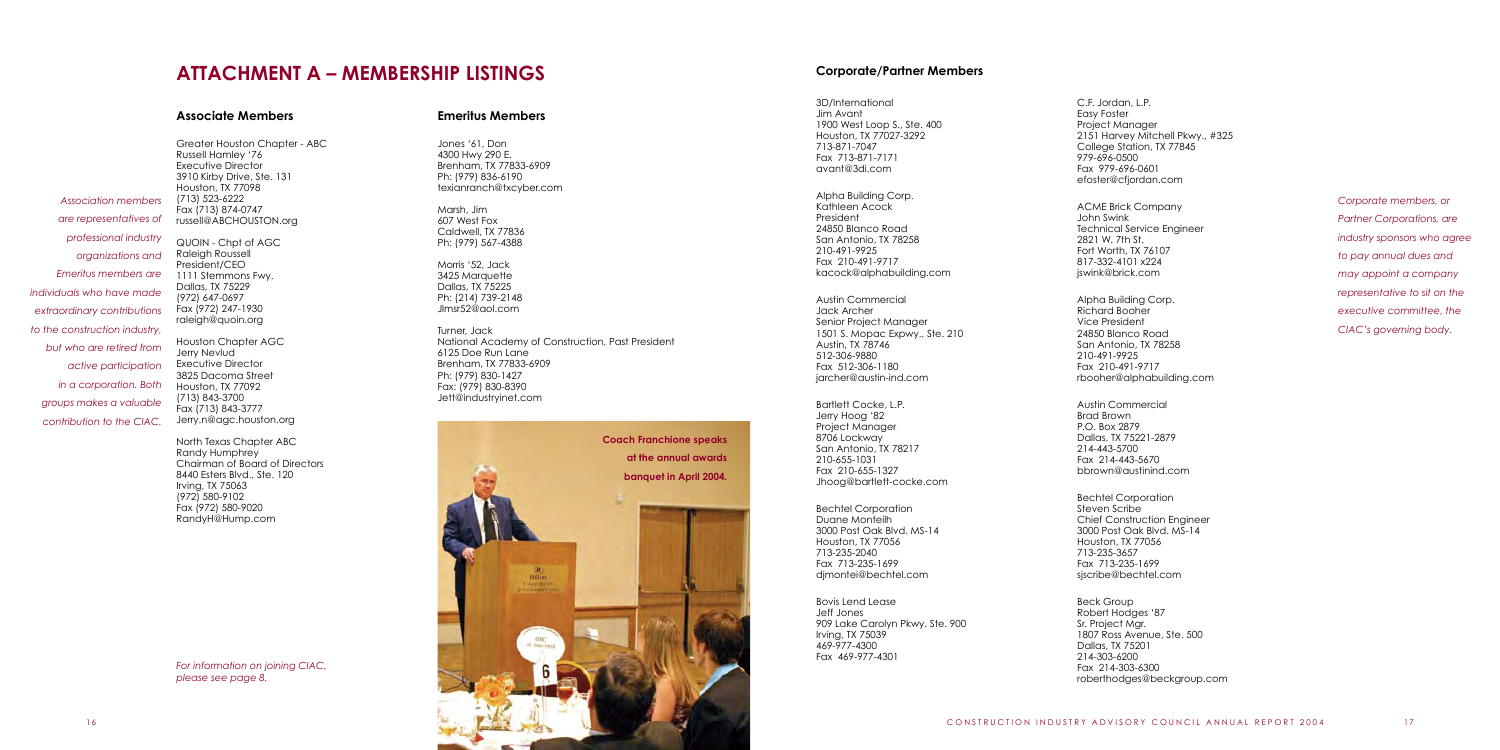Thos S. Byrne Keith Bjerke '84

Vice Pres./General Manager 2777 Stemmons Fwy., Ste. 998

Dallas, TX 75207 214-267-0920 Fax 214-267-0926 kbjerke@tsbyrne.com Cadence McShane Corp. Craig Hudeck President of Operations 10050 NW Fwy. Ste. 100 Houston, TX 77092 713-681-8500 Fax 713-681-9990 chudeck@cadencemcshane.com

Cadence McShane Corp. Brady Willliam 14860 Montfort Drive, Ste. 270 Dallas, TX 75254 972-239-2336 Fax 979-239-1214 bbrady@cadencemcshane.com

Centex Construction Company Inc. David Preston Vice President of People 3100 McKinnon 7th Floor Dallas, TX 75201 214-468-4243 Fax 214-468-4250 dpreston@ccgmail.com

Clark Construction Maggie Lechleitner Project Manager 7500 Old Georgetown Road Bethesda, MD 20814 301-272-8100 Fax 301-272-7446 maggie.lechleitner@clarkconstruction.com

D.E. Harvey Builders Kelly Hall '92 Sr. Project Manager P.O. Box 42008 Houston, TX 77242-2008 713-783-8710 Fax 713-783-5315 khall@harveybuilders.com

Dynamic Systems Inc. Randy Rehmann '78 President 3901 S. Lamar, Ste. 300 Austin, TX 78704 512-443-4848 Fax 512-443-7775 rrehmann@dynamsys.com Fluor Daniel Amy Warren Contracts Manager One Fluor Daniel Dr. Sugar Land, TX 77487 281-263-4145 Fax 281-263-6108 Amy.Michelle.Warren@fluor.com GAMMA Construction Co. Greg Edwards 2802 Joanel St. Houston, TX 77027 713-963-0086 Fax 713-963-0961 greg@gammaconst.com CCC Group, Inc. Kenneth Huebner '68 Chairman of The Board & Executive V.P. P.O. Box 200350 San Antonio, TX 78220-0350 210-661-4251 Fax 210-661-6060 KennethH@cccgroupinc.com Clark Construction Chad Craft Project Engineer 7500 Old Georgetown Road Bethesda, MD 20814 301-272-8100 Fax 301-272-7446 chad.craft@clarkconstruction.com Constructors & Associates Robert Albanese President 200 E. 6th St., Ste. 301

Austin, TX 78701 512-469-0144 Fax 512-469-0880

balbanese@constructorsworld.com

DPR Construction Jim Yauger '67 Division Manager 2941 Fairview Park Drive, Ste. 600 Falls Church, VA 22042 703-698-0100 Fax 703-698-1710 jimy@dprinc.com Fluor Daniel John Richardson '68 Executive Project Director One Fluor Daniel Dr. Sugar Land, TX 77487 281-263-4070 Fax John-Richardson@fluordaniel.com GAMMA Construction Co. Keith Williams '78 President 2802 Joanel St. Houston, TX 77027 713-963-0086 Fax 713-963-0961 keith@gammaconst.com Gilbert Texas Construction, LP Tom Thorn Superintendent 13119 Old Denton Rd. Fort Worth, TX 76177 817-337-7010 Fax 817-337-7001 tom.thorn@gtc.kiewit.com Gilbert Texas Construction, LP Keith Eggers Human Resource Manager 13119 Old Denton Rd. Fort Worth, TX 76177 817-337-7010 Fax 817-337-7001 Haskell Company Lee Holland Project Manager 111 Riverside Avenue Jacksonville, TX 32202 904-791-4656 Fax 904-791-4699 wlhollan@thehaskellco.com

Hensel Phelps Construction Co. Brad Cumpton '85 General Supt. 1220 Holcombe Houston, TX 77030 713-383-6020 Fax 713-383-6030 Jcumpton@henselphelps.com Highland Homes Laura Whitfield Director of Human Resources 12850 Hillcrest Rd., Ste. 200 Dallas, TX 75230 972-789-3506 Fax 972-385-0403 lwhitfield@hhomesltd.com History Maker Homes Bryan Mitchell, Sr. President 6815 Manhattan Blvd., Ste. 200 Ft. Worth, TX 76120 817-429-8008 Fax 817-446-4686 bryan@historymaker.com Intergrated Electrical Services Robert Callahan Director of Human Resources 1800 West Loop South, Ste. 500 Houston, TX 77027 713-860-8179 bob.callahan@ies-co.com Jacobs Facilities, Inc. David Syphard Vice President 5995 Rogerdale Road, MS 2269 Houston, TX 77072 832-351-7215 Fax 832-351-7725 David.syphard@jacobs.com Hanover Company Howard Dyer-Smith Partner 5847 San Felipe, Ste. 3600 Houston, TX 77057 713-267-2100 Fax 713-267-2138 hdyer-smith@hanoverco.com

#### **Corporate/Partner Members**

*In the Engineering News Record's October 2001 profile of the 50 accredited construction programs in the United States, the Texas A&M construction program was ranked either first or near the top in every category.*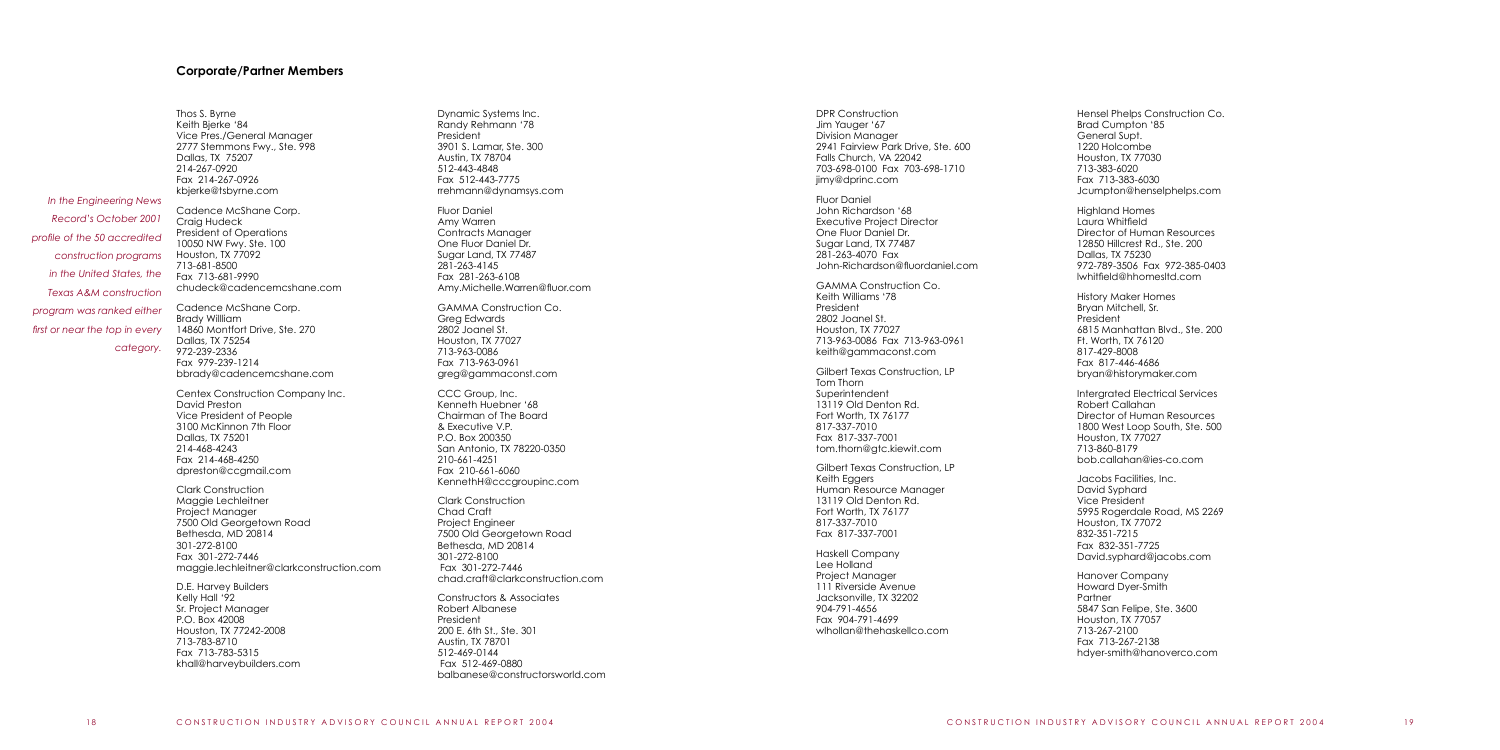Jim Thompson President 2929 Carlisle St., Ste. 300 Dallas, TX 75204 214-871-2424 Fax 214-871-2458 jrt@jrtconstruction.com

| Joeris General Contractors, Ltd.<br>Gary Joeris<br>President<br>1390 E. Bitters<br>San Antonio, TX 78216-2995<br>210-494-1638<br>Fax 210-494-1639<br>gjoeris@joeris.com                                   |
|-----------------------------------------------------------------------------------------------------------------------------------------------------------------------------------------------------------|
| Kajima Construction Services<br>Scott Cherry<br>General Manager<br>1421 S. Beltline Rd., Ste. 100<br>Coppell, TX 75019<br>972-393-3106<br>Fax 214-550-2614<br>cherrys@kajimausa.com                       |
| Key Construction<br>Steven Whitcraft<br>Vice President - Texas Division<br>3800 Sandshell Drive, Suite 190<br>Fort Worth, TX 76137<br>817-306-7979<br>Fax 817-306-7975<br>stwhitcraft@keyconstruction.com |
| Lennar Corporation<br>Vince Ruffino<br>Area Manager - NE Houston<br>550 Greens Parkway, Ste. 200<br>Houston, TX 77067<br>281-932-4237<br>Fax 713-877-2412<br>vince.ruffino@lennar.com                     |
| Lyda Swinerton Builders, Inc.<br>Jack Dysart '72<br>President<br>P.O. Box 791070<br>San Antonio, TX 78279-1070<br>210-684-1770<br>Fax 210-684-1859<br>jdysart@lydabuilders.com                            |
| <b>Manhattan Construction</b><br>Leonard Rejcek '80<br>Southwest Region President<br>2120 Montrose Blvd.<br>Houston, TX 77006<br>713-529-0000<br>Fax 713-526-9176<br>Lrejcek@mccmail.com                  |

| Marek Family of Companies                                                                                                                                                        | Mar                                                             |
|----------------------------------------------------------------------------------------------------------------------------------------------------------------------------------|-----------------------------------------------------------------|
| Stan Marek                                                                                                                                                                       | <b>Bob</b>                                                      |
| CEO                                                                                                                                                                              | Con                                                             |
| 3539 Oak Forest                                                                                                                                                                  | 6300                                                            |
| Houston, TX 77018                                                                                                                                                                | Dall                                                            |
| 713-681-2626                                                                                                                                                                     | $214-$                                                          |
| Fax 713-681-4614                                                                                                                                                                 | Fax                                                             |
| Stanmarek@marekbros.com                                                                                                                                                          | bbo                                                             |
| JPI Construction Inc.                                                                                                                                                            | Mar                                                             |
| Chris Lecocke                                                                                                                                                                    | Mike                                                            |
| Strategic Staffing Dept.                                                                                                                                                         | Divis                                                           |
| 600 E. Los Calinas Blvd.                                                                                                                                                         | 3539                                                            |
| Irving, TX 75039                                                                                                                                                                 | Hou                                                             |
| 972-444-2191                                                                                                                                                                     | $713-$                                                          |
| Fax 972-556-3844                                                                                                                                                                 | Fax                                                             |
| clecocke@jpi.com                                                                                                                                                                 | mike                                                            |
| Kajima Construction Services                                                                                                                                                     | Mar                                                             |
| Dan Hohn                                                                                                                                                                         | Larn                                                            |
| Pre-Construction Manager                                                                                                                                                         | Ope                                                             |
| 1421 S. Beltline Rd., Ste. 100                                                                                                                                                   | 1500                                                            |
| Coppell, TX 75019                                                                                                                                                                | Bed                                                             |
| 972-393-3108                                                                                                                                                                     | 817-                                                            |
| Fax 972-745-3437                                                                                                                                                                 | Fax                                                             |
| hohnd@kajimausa.com                                                                                                                                                              | ficke                                                           |
| Key Construction<br>Jay Wester<br>Project Manager<br>3800 Sandshell Drive, Suite 190<br>Fort Worth, TX 76137<br>817-306-7979<br>Fax 817-306-7975<br>jewester@keyconstruction.com | McC<br>J.D.<br>1413<br>Adc<br>972-<br>Fax<br>jdde               |
| Linbeck Construction Corp.                                                                                                                                                       | <b>MW</b>                                                       |
| Chuck Greco '78                                                                                                                                                                  | Todo                                                            |
| President/CEO                                                                                                                                                                    | Proje                                                           |
| 3810 West Alabama                                                                                                                                                                | 1701                                                            |
| Houston, TX 77027                                                                                                                                                                | Tem                                                             |
| 713-966-5893                                                                                                                                                                     | $254 -$                                                         |
| Fax 713-966-5891                                                                                                                                                                 | Fax                                                             |
| Chuck_greco@linbeck.com                                                                                                                                                          | T_CI                                                            |
| Lyda Swinerton Builders, Inc.<br>Tracey Casey-Leach<br>55 Waugh Dr., Ste. 1200<br>Houston, TX 77007<br>713-986-1465<br>Fax 713-986-1484<br>tleach@swinerton.com                  | <b>NCI</b><br>Jam<br>Cor<br>7301<br>Hou<br>713-<br>Fax<br>jjano |

Haskell Company John Haesler Project Director 2591 North Dallas Parkway, Ste. 405 Frisco, TX 75034 972-731-6153 Fax 972-731-0496 jnhaesle@thehaskellco.com Hensel Phelps Construction Co. Michael Dwight Project Manager 1220 Holcombe Houston, TX 77030 713-383-6020 Fax 713-383-6030 mdwight@henselphelps.com Highland Homes Melissa Jurca 12850 Hillcrest Rd., Ste. 200 Dallas, TX 75230 972-789-3554 Fax 972-385-0403 mjurca@hhomesltd.com Britt Rice Electric/IES Britt Rice President 3002 D Longmire College Station, TX 77845 979-693-4076 Fax 979-693-9785 brice@briceco.net Jacobs Facilities, Inc. Warren Dean Group Vice President of Facilities 501 North Broadway St. Louis, MO 63102 314-335-4900 Fax 314-335-5134 warren.dean@jacobs.com James R. Thompson Inc. *In addition to teaching, construction science faculty deliver a variety of continuing education courses to industry practitioners. Ten A&M construction science faculty members are trained to participate on accreditation teams for the American Council for Construction Education. Faculty members participate in various roles in a dozen professional associations.*

Manhattan Construction Bowen '81 nstruction Manager 0<sub>0</sub> N. Central Expressway las, TX 75206 214-357-7400 214-357-7789 bbowen@mccmail.com rek Family of Companies e Holland sion President 3539 Oak Forest Jston, TX 77018 -586-3066 713-681-4614 eholland@marekbros.com rtin K. Eby Construction Co. ry Fickel '81 erations Manager 0 Brown Trail Bedford, TX 76022 817-268-0514 817-268-1309 el@ebycorp.com Carthy Building Companies Inc. Dethrow 31 Midway Rd., Ste. 630 Addison, TX 75001-3658 972-991-5500 972-991-9249 ethrow@mccarthy.com **Builders of Texas, Inc.** Id Cunningham ect Manager 1 North General Bruce Dr. nple, TX 76504 254-778-4241 254-778-5151 unningham@mmccorps.com **Building Systems L.P.** Jamie Janacek porate Recruiter 1 Fairview Jston, TX 77041 713-466-0877

713-849-4531 iacek@ncilp.com

#### **Corporate/Partner Members**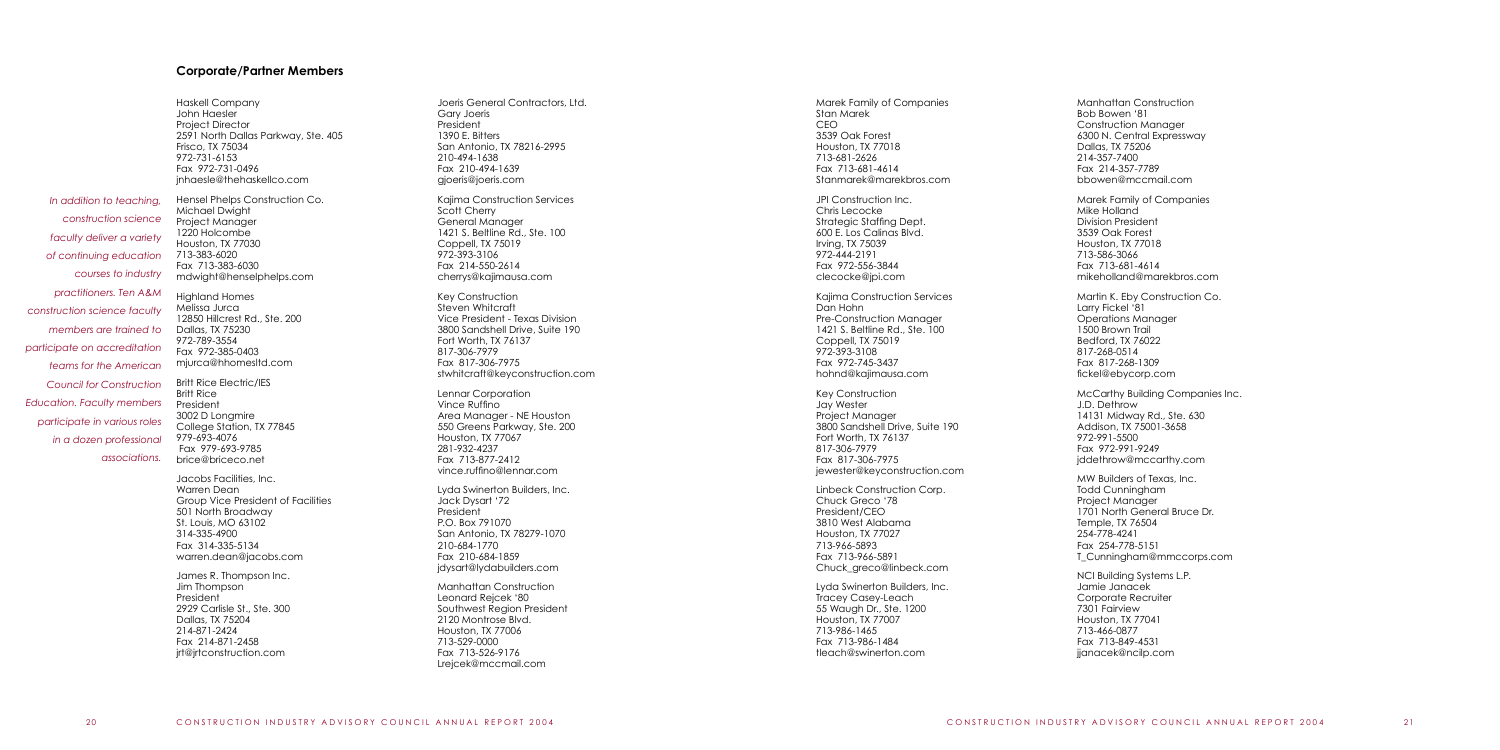Panattoni Construction Inc. F.A. "Teddy" Peinado

Southwest Regional Vice President 5950 Berkshire Ln., Ste. 200

Dallas, TX 75225

tap@panconinc.com Perry Homes Crawford Gordon Division President, H-1 P.O. Box 34306 Houston, TX 77234 713-947-1750 Fax 713-944-9106

Rogers-O'Brien Construction Preston McAfee President 1901 Regal Row Dallas, TX 75235-2309 214-962-3000 Fax 214-962-3001 Prestonm@rogers-obrien.com

McCarthy Building Companies Inc. Gary Akin Vice President and Project Director 14131 Midway Rd., Ste. 630 Addison, TX 75001-3658 972-991-5500 Fax 972-991-9249 Gakin@mccarthy.com

MW Builders of Texas, Inc. Leonard Greco '81 Vice President - Operations 1701 North General Bruce Dr. Temple, TX 76504 254-778-4241 Fax 254-778-5151 L\_Greco@mmccorps.com

NCI Building Systems L.P. Matt Stone '96 Scheduling Manager 5707 Mitchelldale Houston, TX 77092 713-682-4242 Fax 713-682-1426 mstone@ncilp.com

Newmark Homes, LP Steve Von Hofe Houston Division President 1470 First Colony Blvd. #200 Sugar Land, TX 77479-4084 281-243-0100 Fax 281-494-0771 Svonhofe@newmarkhomes.com

Perry Homes Todd Chachere Executive Vice President P.O. Box 34306 Houston, TX 77234 713-947-1750 Fax 713-944-9106 chachert@perryhomes.net

Richmar Group Richard Oates President 4431 Town Center Place Kingwood, TX 77339 281-361-6321 Fax 281-361-6900 Richmar@flash.net

Royce Builders Shonna Speer Recruiting & Training Director 7850 N. Sam Houston Pkwy. West Houston, TX 77064 281-569-1157 Fax 281-744-4651 sspeer@roycebuilders.com

Royce Builders Lisa Clark Training Manager 7850 N. Sam Houston Pkwy. West Houston, TX 77064 281-569-1621 Fax 281-569-2969 lclark@roycebuilders.com

Ryland Group Inc. Frank Thomas Recruiting Manager 24025 Park Serronto, Ste. 400 Calabasas, CA 91302 818-223-7597 Fax 818-223-7655 fthomas@ryland.com

214-363-0551 Fax 214-363-7501 *The Texas A&M University student chapter of the Associated General Contractors was recognized in 2003 as the outstanding chapter in the nation — competing with 140 student chapters.*

| SKIHI Enterprises, Ltd.<br>Bob Stodghill<br><b>Manager Pre-Construction Services</b><br>2943 Stuart Drive<br>Fort Worth, TX 76104<br>817-923-0292<br>Fax 817-921-0777<br>bstodghill@skihi.com      | <b>SKIHI</b><br>Sam I<br>Exec<br>2943<br>Fort V<br>817-9<br>$F$ ax $\epsilon$<br>sam@   |
|----------------------------------------------------------------------------------------------------------------------------------------------------------------------------------------------------|-----------------------------------------------------------------------------------------|
| SpawGlass Holding, L.P.<br>Michael Emmons<br>13800 West Road<br>Houston, TX 77041<br>281-970-5300<br>Fax 281-970-5305<br>memmons@spawglass.com                                                     | Spaw<br>Fred<br>Presic<br>9331<br>Selmo<br>210-6<br>Fax 2<br>fdrale                     |
| SUNDT Construction Inc.<br>Dave Fleming '75<br><b>Commercial/Military Operations</b><br>2811 McKinney Ave. Ste. 350<br>Dallas, TX 75204<br>214-382-2680<br>Fax 214-382-2686<br>Dffleming@sundt.com | Vaug<br><b>Bill Vc</b><br>Proje <sub>®</sub><br>1716<br>Bryar<br>979-2<br>Fax 9<br>bvau |
| Tellepsen Builders, L.P.<br>William "Butch" Nesmith<br>777 Benmar, Ste, 400<br>Houston, TX 77060<br>bnesmith@tellepsen.com                                                                         | <b>VCC</b><br>Ryan<br>Vice<br>600 E                                                     |
| <b>TD Industries</b><br>Jessie McCain<br>Human Resource Manager<br>13850 Diplomat Dr.                                                                                                              | Irving<br>$214 - 5$<br>Fax 2<br>Rmco                                                    |
| Farmers Branch, TX 75234<br>800-864-7717<br>Fax 972-888-9507<br>jessie.mccain@tdindustries.com                                                                                                     | Way  <br>Greg<br>Vice<br>1401                                                           |
| Ryland Group Inc.<br>Maurice Simpkins<br>Vice President of Public Affairs<br>7250 Parkway Dr., Ste. 520                                                                                            | Richc<br>$214 - 5$<br>Fax 2<br>ghart                                                    |
| Hanover, MD 21076<br>410-782-2423<br>Fax 410-782-2439<br>msimpkin@ryland.com                                                                                                                       | Whitir<br>Esper<br>6606<br>Dalla<br>972-6<br>Fax 9<br>esper                             |
|                                                                                                                                                                                                    |                                                                                         |

Enterprises, Ltd. Langlitz Utive Vice President Stuart Drive Worth, TX 76104 817-923-0292 Fax 817-921-0777 @skihi.com vGlass Holding, L.P. Raley dent Corporate Dr. na, TX 78154 51-9000 210-651-4450 ev@spawglass.com ahn Construction aughn ect Manager Briarcrest Drive #650 n, TX 77802 979-260-7600 979-260-7676 vghn@vaughnconstruction.com **McClendon '94** President E. Las Calinas Blvd., Ste.1225 a, TX 75039 214-574-4500 214-574-4506 clendon@vcc2000.com Engineering Ltd. ag Hartz President T.I. Blvd., Suite A Richardson, TX 75081 575-9600 Fax 214-231-9494 tz@wayeng.com ing-Turner Contracting Co. n Brooks LBJ Freeway, Ste. 125 Dallas, TX 75240 972-687-0077 972-687-0088 en.brooks@whiting-turner.com

#### **Corporate/Partner Members**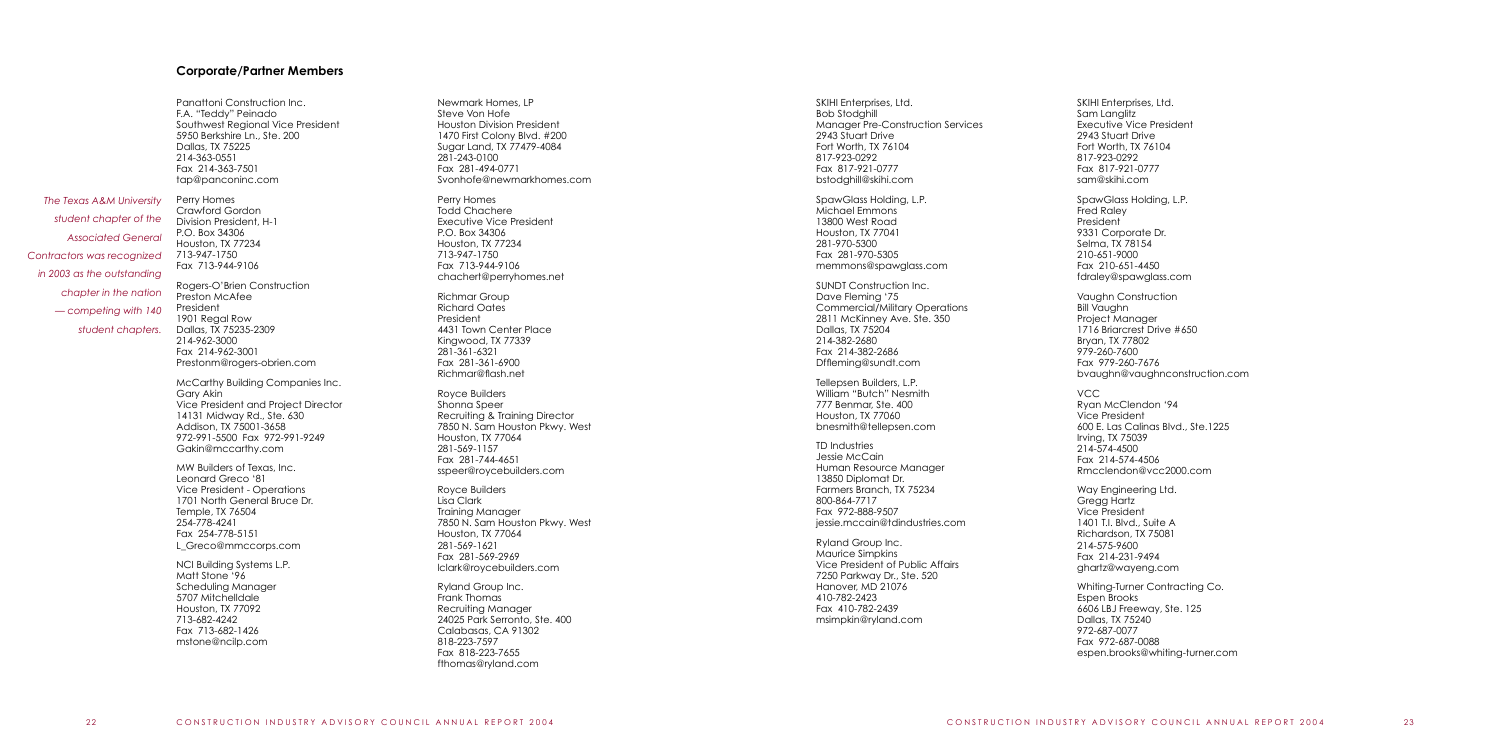Structural Preservation Systems, Inc. Renee Carson Human Resource Department 7455-T New Ridge Rd. Hanover, MD 21076-3143 410-850-7000 Fax 410-850-4111 rcarson@structural.net TD Industries Michael Alaimo Senior Project Manager 8801 Jameel, Ste. 100 Houston, TX 77040 713-996-3121 Fax 713-939-1280 Michael.Alaimo@TDIndustries.com Tellepsen Builders, L.P. Guy Cooke Project Executive 777 Benmar, Ste. 400 Houston, TX 77060 281-447-8100 Fax 281-447-8177 gcooke@tellepsen.com Turner Construction Co. Jim Boyd '88 Project Executive 1307 Hamilton Houston, TX 77003 713-571-7549 Fax 713-571-7536 jboyd@tcco.com Yetter & Warden David Warden Attorney at Law 909 Fannin, Suite 3600 Houston, TX 77010 713-632-8000 Fax 713-632-8002 dwarden@yetterwarden.com Zachry Construction Corp. David Zachry President P.O. Box 240130 San Antonio, TX 78224 210-475-8000 Fax 210-475-8368

zachryd@zachry.com

Vaughn Construction Tom Vaughn President 10355 Westpark Dr. Houston, TX 77042-5312 713-243-8300 Fax 713-243-8350 tvaughn@vaughnconstruction.com Way Engineering Ltd. Bill O'Dwyer Manager of Business Development 1401 T.I. Blvd., Suite A Richardson, TX 75081 214-575-9600 Fax 972-231-9494 bodwyer@wayeng.com Whiting-Turner Contracting Co. Michael Kersey Project Manager 6606 LBJ Freeway, Ste. 125 Dallas, TX 75240 972-687-0077 Fax 972-687-0088 Michael.kersey@whiting-turner.com Yetter & Warden George Fibbe Associate Attorney 909 Fannin, Suite 3600 Houston, TX 77010 713-632-8000 Fax 713-632-8002 gfibbe@yetterwarden.com Young Contractors Inc. Bill Thomas Manager P.O. Box 674 Bryan, TX 77806 979-779-1112 Fax 979-823-2797 billthomas@youngcontractors.com Zachry Construction Corp. Toni Hynds Manager of Learning & Organizational Develop ment P.O. Box 240130 San Antonio, TX 78224 210-475-8784

Fax 210-475-8784 hyndst@zachry.com

Bankston, Dwain 14022 Falcon Heights Drive Cypress, TX 77429 Membership: Lifetime

Cook, Kyle 22610 Arbor Stream Drive Katy, TX 77450 Membership: Five-Year

Freed, David 10506 Lazy Meadow Houston, TX 77065 Membership: Five-Year

Holmes, Bryan 6480 Caswell Beaumont, TX 77708 Membership: Lifetime

Lewis, Brian 7821 S. 95th East Ave. Tulsa, OK 74133 Membership: Lifetime

McGee, Gavin 2900 Weslayan, Suite 375 Houston, TX 77063 Membership: Annual

Myers, Charles 6936 Teakwood Dallas, TX 75240 Membership: Five-Year

Pius, Joseph 1103 Jeff Ryan Drive Herndon, VA 20170 Membership: Annual

Rayborn, Robert 2860 Tynewick Drive Roswell, GA 30075 Membership: Lifetime

Schmidt, Robert 15206 CR 908 Sinton, TX 78387 Membership: Lifetime

Boscamp, Shane 30430 Pickle Bulverde, TX 78163 Membership: Lifetime

Donihoo, Danny 12502 Enchanted Oaks San Antonio, TX 78223 Membership: Annual

Garrett, Michael 560 Fifth Street NW Grand Rapids, MI 49504 Membership: Lifetime



Kizer, Aaron 5922 Caldilore Street Humble, TX 77346 Membership: Annual

Martin, Benjamin 7015 Quail Wilde San Antonio, TX 78250 Membership: Lifetime

**Chasity Jansa receives the Bernice V.** 

#### **Corporate/Partner Members Individual Members**

*Individual members are construction industry representatives who choose to support the construction science program at Texas A&M University. Many are graduates of the program.*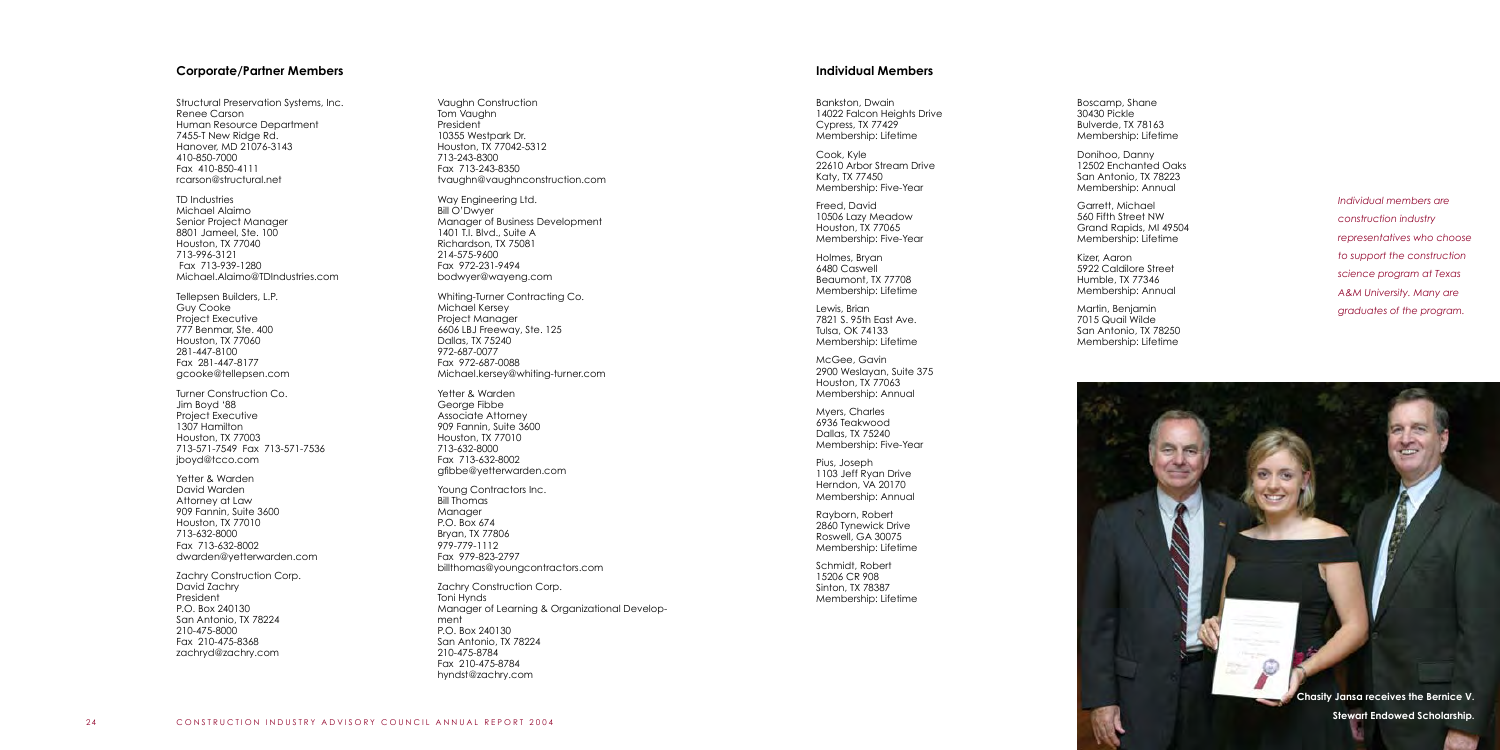McGlohon, David 1375 Adabel El Paso, TX 79936 Membership: Annual Norton, Ken 1419 Highland Oaks Keller, TX 76248 Membership: Five-Year Poynor, Robert 15601 Dallas Pkw., Ste. 100 Addison, TX 75001 Membership: Annual Rosamond, Mike 1301 Seminary Ridge Garland, TX 75043 Membership: Five-Year Sheldon, Kimberly 5334 Bond Street, Apt. 123 Irving, TX 75038 Membership: Annual Buck, Lisa 2615 Winding Hollow Lane Arlington, TX 76006 Membership: Annual Foster, Lynn 3506 El James Spring, TX 77388 Membership: Five-Year Hagar, Jeff 2615 49th Street Austin, TX 78731 Membership: Lifetime Lewis, Lendon 8120 Mainland Drive, #201 San Antonio, TX 78240 Membership: Lifetime McCord, Richard 13036 Glenside Drive Farmers Branch, TX 75234 Membership: Lifetime Morris, Jack 3425 Marquette Dallas, TX 75225 Membership: Lifetime

Owens, Tom 7 Buckingham Court Houston, TX 77024 Membership: Lifetime Prieto, Rafael A. 770 Howard St. (UG) San Juan, PR 00 $927<sup>2</sup>$ Membership: Annual

Scheurich, Michael 2311 North Blvd. Houston, TX 77098 Membership: Annual

Shepherd, Elliott 3300 Rolling Brook, #222 Baytown, TX 77521 Membership: Lifetime

St. John, John 702 Santa Maria St. Sugar Land, TX 77478 Membership: Five-Year

Swope, Sherri 1107 Loch Briar Court Katy, TX 77194 Membership: Annual

\*\* Undergraduates only. Does not include hiring bonus or allowances of any kind. Excludes military and those on sales comission.

Weaver, Don 1122 Forest Hills Trails Castle Rock, CO 80108 Membership: Lifetime

Stewart, Gordon 1 Whispering Pines Magnolia, TX 77354 Membership: Lifetime

Ulbricht, Charles 803 North Lincoln Fredericksburg, TX 78624 Membership: Five-Year

Winn, Dan 1805 Summit Court Roanoke, TX 76262 Membership: Five-Year

Stokes, Edward 10623 Meadow Lake Lane Houston, TX 77042 Membership: Annual

Van Cleave, Robert 4416 Beverly Drive Dallas, TX 75205 Membership: Lifetime

Zuber, Larry 607 Hasselt Street College Station, TX 77845 Membership: Five Year

# **ATTACHMENT B – HIRING DATA**

|                                          | Spring     | Summer         | Fall      | <b>Total 2004</b> |
|------------------------------------------|------------|----------------|-----------|-------------------|
| Total Number of Graduates                | 58 (13*)   | $34(8^*)$      | $61(15*)$ | $153(36*)$        |
| Graduates Providing Data:                | 56 $(1^*)$ | $34(2^*)$      | $61(2^*)$ | $151(5*)$         |
| Going on to Graduate School              |            | $\mathcal{P}$  | $\Omega$  | 3                 |
| Going into the military                  |            | $\overline{2}$ |           | $\overline{4}$    |
| Pursuing "other" careers or<br>Undecided | 10         | 9              | 17        | 36                |
| <b>Starting Base Salary**</b>            |            |                |           |                   |
| Low                                      | \$36,000   | \$36,000       | \$30,000  | \$30,000          |
| High                                     | \$50,000   | \$55,000       | \$55,000  | \$55,000          |
| Average                                  | \$42,408   | \$43,929       | \$41,586  | \$42,418          |

#### **COMPANIES HIRING GRADUATES**

#### \*Graduate Students

Companies listed in **bold** are members of CIAC

#### **Individual Members**

| American                             | 2             | Dorazio Enterprises                              |   | <b>Perry Homes</b>                      |   |
|--------------------------------------|---------------|--------------------------------------------------|---|-----------------------------------------|---|
| <b>AUI Contractors</b>               |               | <b>DPR Construction, Inc.</b>                    | 2 | Poole & Kent Corp.                      |   |
| <b>Austin Commercial</b>             | 3             | Drymalla                                         |   | <b>Pulte Homes</b>                      |   |
| <b>Barger Industries</b>             |               | Durotech, Inc., GC                               |   |                                         |   |
| Beck                                 |               | <b>Dynamic Systems Inc.</b>                      | 3 | <b>RM Dudley Construction</b>           |   |
| <b>Bob Moss &amp; Associates</b>     |               | <b>Galaxy Builders</b>                           |   | Rodman Construction Company 1           |   |
| <b>Browning Construction</b>         | $\mathcal{D}$ | H & B Contractors                                |   | <b>Rogers-O'Brien Construction</b>      |   |
| C & L Concrete Construction, Inc. 1  |               | Hensel Phelps Construction Co. 4                 |   | Satterfield and Pontikes                |   |
| C.F. Jordan                          |               | <b>Highland Homes</b>                            |   |                                         |   |
| <b>Centex Homes</b>                  | 2             | <b>Howard Homes</b>                              |   | Spaw Glass Holding, L.P.                | 4 |
|                                      |               | JE Dunn                                          | 3 | <b>TD Industries</b>                    |   |
| <b>Charter Builders</b>              |               | Joeris                                           | 4 |                                         |   |
| Circle KJ Builders                   |               |                                                  |   | <b>Turner Construction Co.</b>          |   |
| <b>Clark Construction</b>            |               | <b>Lockheed Martin Missles</b><br>& Fire Control |   | <b>Vaughn Construction</b>              | 5 |
| <b>Constructors &amp; Associates</b> | 4             | Lyda Swinerton                                   |   | <b>VCC</b>                              |   |
| D & H Masonry                        |               | <b>Manhattan Construction</b>                    | 4 | Western Builder Inc.                    |   |
| <b>D.E. Harvey Builders</b>          | 3             | <b>McCarthy Building Companies Inc. 1</b>        |   |                                         |   |
| David Weekley Homes                  |               | Mills Electric                                   |   | <b>Whiting-Turner Contracting Co. 3</b> |   |
| Diamond K Corp.                      |               | <b>MW Builders</b>                               |   | <b>Yates Construction</b>               |   |
| <b>DKD</b> Electric                  |               | Orion Construction                               |   | <b>Zachry Construction Corp.</b>        |   |

*For the past five years, every graduate of the A&M Department of Construction Science who desired employment, had a job at graduation. Their average starting salaries have increased steadily from \$39,000 in 1997 to \$42,000 in 2004.*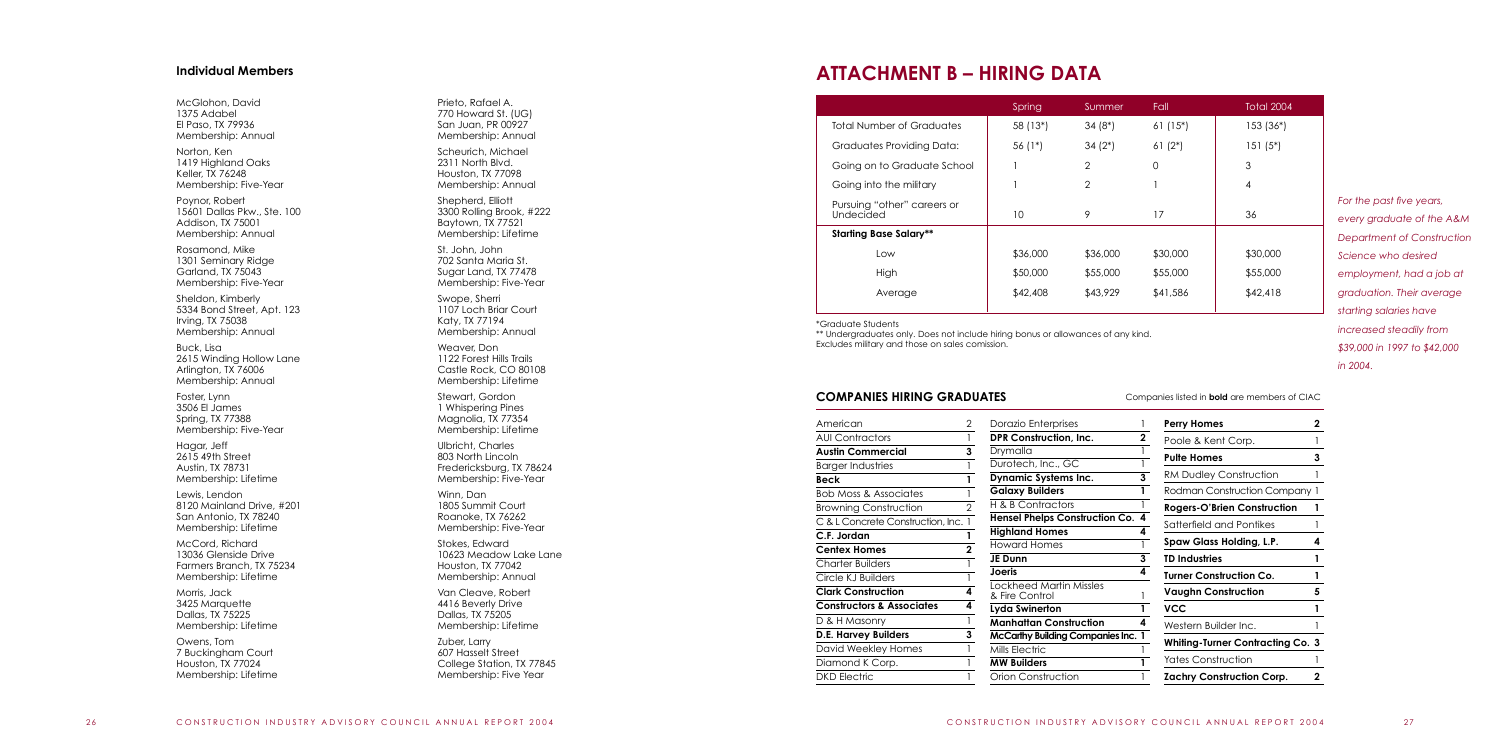

**Texas A&M University Construction Science Competition team attends the International Builder's Show in Orlando , Florida**

| <b>Anticipated income</b>         | Budget for 2004 | Actual through<br>Dec. 31 | Budget for 2005 |  |
|-----------------------------------|-----------------|---------------------------|-----------------|--|
| Balance on Hand Jan. 1-TAMU       | \$10,000        | $s -$                     | \$ (5,000)      |  |
| Balance on Hand Jan 1-FDN         | \$33,065        | \$33,065                  | \$(12,000)      |  |
| Individual Membership (net)       | \$8,500         | \$2,300                   | \$6,000         |  |
| Corporate Membership (net)        | \$130,000       | \$114,00                  | \$130,000       |  |
| <b>Total Available</b>            | \$181,565       | \$149,365                 | \$119,000       |  |
| <b>Proposed Expenditures</b>      |                 |                           |                 |  |
| 1. Student Enrichment             |                 |                           |                 |  |
| <b>Student Chapters</b>           | \$8,000         | \$6,000                   | \$8,000         |  |
| Student Competition               | \$10,000        | \$15,355                  | \$14,000        |  |
| <b>Graduation Hard Hat</b>        | \$3,000         | \$1,250                   | \$2,000         |  |
| "Build Day"                       | \$2,500         | \$2,500                   | \$ –            |  |
| Miscellaneous                     | \$5,000         | \$5,454                   | \$5,000         |  |
| <b>Total</b>                      | \$28,500        | \$30,559                  | \$29,000        |  |
| 2. Research Studies               |                 |                           |                 |  |
|                                   | \$30,000        | \$27,000                  | \$10,000        |  |
| 3. Student Scholarships           |                 |                           |                 |  |
| Individual                        | \$10,000        | \$10,350                  | \$10,000        |  |
| Endowed                           | \$50,000        | \$50,000                  | \$40,000        |  |
| Total                             | \$60,000        | \$60,350                  | \$50,000        |  |
| 4. Faculty Development            |                 |                           |                 |  |
|                                   | \$10,000        | \$1,447                   | \$20,000        |  |
| 5. Unrestricted Endowment Account |                 |                           |                 |  |
|                                   | \$20,000        | \$60,000                  | \$10,000        |  |
| <b>Total Expenditures</b>         | \$148,500       | \$179,356                 | \$119,000       |  |
| <b>Balance on Hand</b>            |                 |                           |                 |  |
| <b>FNDN Account</b>               | \$15,303        |                           |                 |  |
| <b>TAMU Account</b>               |                 |                           |                 |  |
| Total                             | \$33,065        | \$12,196                  |                 |  |

# **ATTACHMENT C – BUDGET**